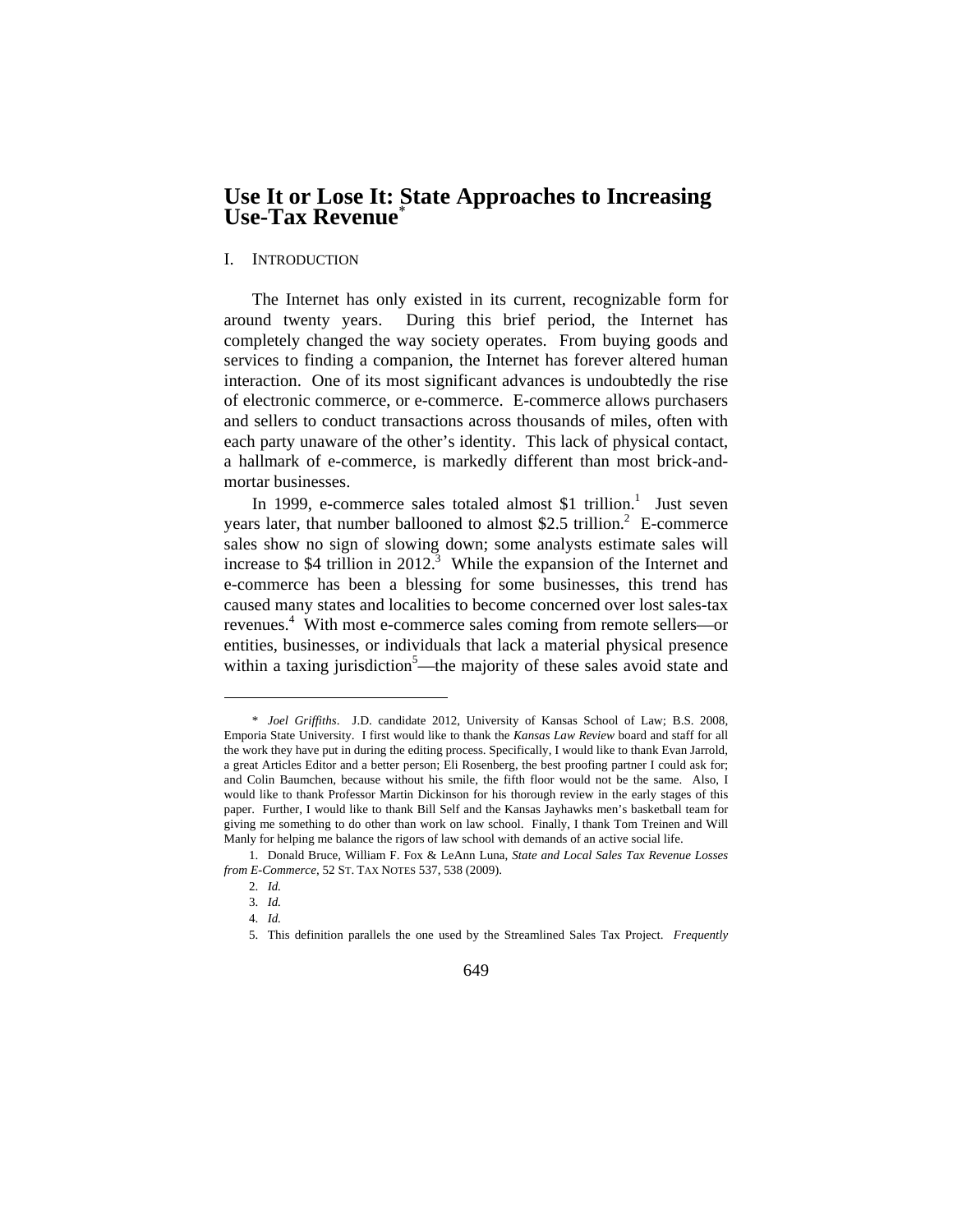local sales taxes.<sup>6</sup> Furthermore, e-commerce replaces transactions made through local, brick-and-mortar stores that are subject to sales tax. The current poor economic climate only increases states' worries about their ability to maintain or increase tax revenues.

Sales taxes are consumption-type taxes, which are "commonly understood to be a tax on the sale of tangible personal property. $\cdot^{\cdot7}$ Businesses collect sales taxes at the point of sale and remit the collected funds to the appropriate taxing authority. $8$  The payment of sales tax is always the responsibility of the purchaser.<sup>9</sup> In the United States, for fiscal year 2008, states and localities relied on sales taxes for almost 23% of total revenue.10 Because sales taxes play a large role in state and local budgets, the possibility of collecting tax from online and interstate transactions remains a hotly debated issue. The complexity and nonuniformity of the current sales tax system, however, makes it difficult for states to collect taxes from remote sellers.<sup>11</sup> Currently, 8,000 different taxing jurisdictions exist in the United States—each with their own bases, rates, and exemptions.12 Additionally, the jurisdictions are not easily identifiable, as they do not even coincide with normally recognizable boundaries—such as five- or nine-digit zip codes.<sup>13</sup>

States have long had the power to tax transactions that transcend state boundaries. States exercise this power through use taxes, which

*Asked Questions*, STREAMLINED SALES TAX GOV'G BD., INC., http://www.streamlinedsalestax.org/ index.php?page=faqs (last visited Nov. 3, 2011).

 <sup>6.</sup> Bruce, Fox & Luna, *supra* note 1, at 542 (estimating "that taxes are uncollected on a little more than 4 percent of e-commerce").

 <sup>7. 68</sup> AM. JUR. 2D *Sales and Use Tax* § 1 (2010) (citing Mr. B's, Inc. v. City of Chicago, 706 N.E.2d 1001, 1005 (Ill. App. Ct. 1998)).

<sup>8.</sup> *See id.* A sales tax "is separately stated and collected on a transaction-by-transaction basis from the consumer; although the economic burden of the sales tax falls upon the consumer, the seller has the statutory duty to collect the tax for the taxing jurisdiction." *Id.* (citing CHARLES A. TROST  $\&$ PAUL JAMES HARTMAN, FEDERAL LIMITATIONS ON STATE AND LOCAL TAXATION § 11.1 (2d ed. 2003)).

<sup>9.</sup> *See id.* (citing TROST & HARTMAN, *supra* note 9, § 11.1).

 <sup>10.</sup> Kail Padgitt & Ryan Forster, *Where Do State and Local Governments Get Their Tax Revenue?*, TAX FOUND. (Aug. 27, 2010), http://www.taxfoundation.org/research/show/26662.html. This does not include the amount collected from excise or selective taxes—such as those taxes collected on tobacco and alcohol—which accounted for an estimated 11% of revenue for states and localities in 2008. *Id.*

 <sup>11.</sup> Joseph Henchman, *Nearly 8,000 Sales Taxes and 2 Fur Taxes: Reasons Why the Streamlined Sales Tax Project Shouldn't Be Quick to Declare Victory*, TAX FOUND. (July 28, 2008), http://www.taxfoundation.org/blog/show/23423.html.

 <sup>12.</sup> Joseph Henchman, *Testimony Before Maryland Legislature on the Streamlined Sales Tax Project*, TAX FOUND. (Feb. 18, 2009), http://www.taxfoundation.org/publications/ show/24346.html.

 <sup>13.</sup> Henchman, *supra* note 11.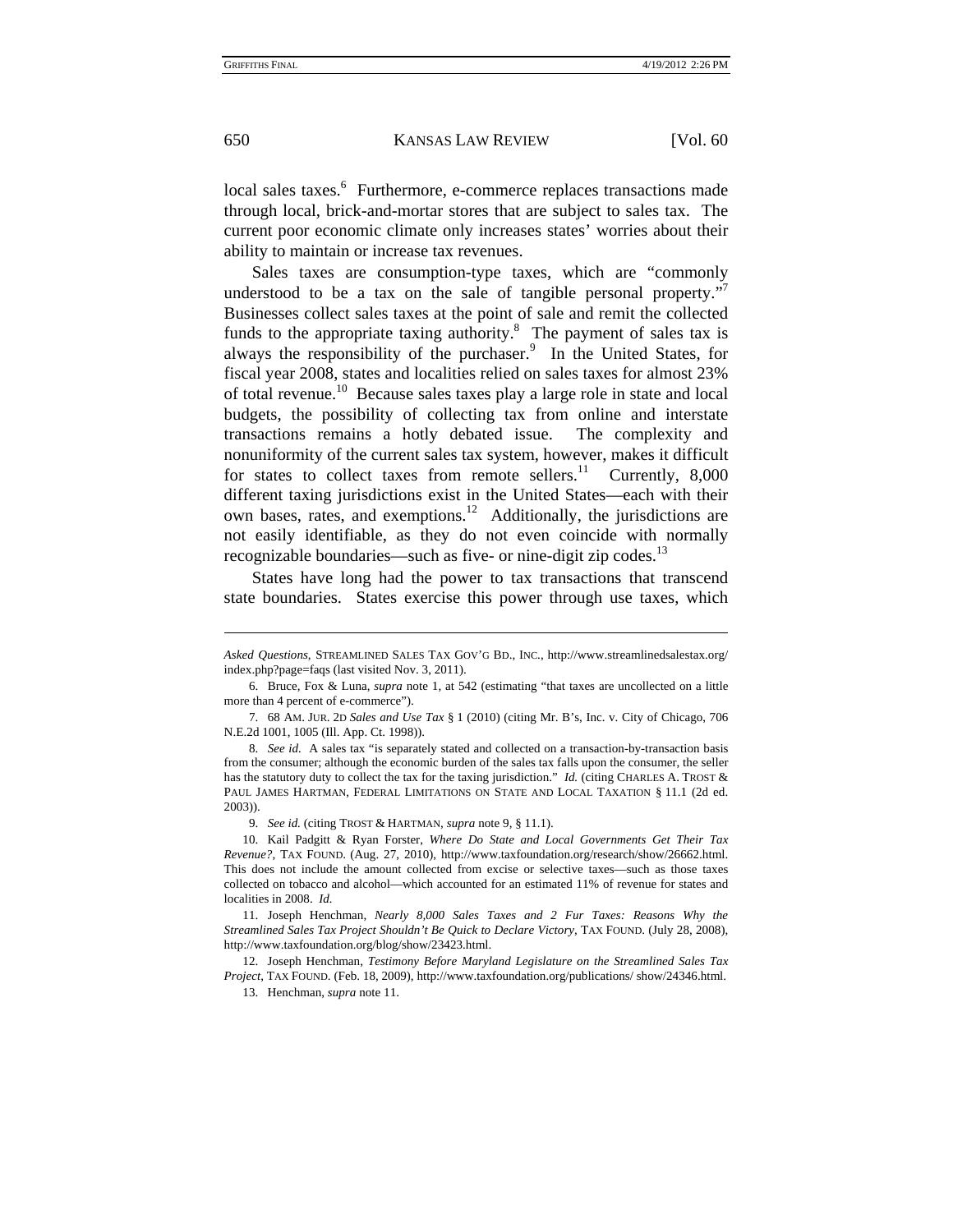$\overline{a}$ 

2012] USE IT OR LOSE IT 651

complement sales taxes and are "imposed on the use of certain goods that are bought outside the taxing authority's jurisdiction."<sup>14</sup> Use taxes prevent residents from avoiding sales taxes by purchasing goods from states that do not have a sales tax.<sup>15</sup> Currently, all forty-five states that levy a sales tax also levy a complementary use  $\text{tax.}^{16}$  Use taxes are a constitutional method of assessing tax liability on purchases from out-ofstate retailers; $17$  however, problems arise when states try to raise the historically low use-tax compliance rates to increase revenue.

The fact that such a large percentage of state and local revenues come from sales taxes—coupled with the boom of e-commerce over the last decade—has led states to pursue many avenues when trying to collect sales and use taxes related to those transactions.<sup>18</sup> A study estimated that in 1999 alone—well before the e-commerce boom—states collected a total of \$140 million in sales and use taxes from business-toconsumer e-commerce transactions, but another \$525 million in potential sales and use taxes remained uncollected.<sup>19</sup> The amount of uncollected sales and use tax for states and local governments related to e-commerce sales is "expected to grow from \$8.6 billion in 2010 . . . to \$11.4 billion in 2012."20 Taxes collected from e-commerce sales remain low because of individuals' noncompliance with the use  $\text{tax},^{21}$  businesses' unwillingness to cooperate with use-tax collection,<sup>22</sup> a lack of a definite

 <sup>14.</sup> BLACK'S LAW DICTIONARY 1597 (9th ed. 2009); *see also* discussion *infra* Part II.A.

 <sup>15.</sup> BLACK'S LAW DICTIONARY 1597 (9th ed. 2009).

 <sup>16.</sup> ADVISORY COMM'N ON ELEC. COMMERCE, REPORT TO CONGRESS 13 (2000), *available at* http://govinfo.library.unt.edu/ecommerce/acec\_report.pdf [hereinafter ACEC REPORT].

<sup>17.</sup> *See* Henneford v. Silas Mason Co., 300 U.S. 577, 582–83 (1937). "Things acquired or transported in interstate commerce may be subjected to a [nondiscriminatory] tax" on use or enjoyment. *Id.* at 582 (citing Wiloil Corp. v. Pennsylvania, 294 U.S. 169, 175 (1935); Cudahy Packing Co. v. Minnesota, 246 U.S. 450, 453 (1918); Brown-Forman Co. v. Kentucky, 217 U.S. 563, 575 (1910); Am. Steel & Wire Co. v. Speed, 192 U.S. 500, 519 (1903); Woodruff v. Parham, 75 U.S. (8 Wall.) 123, 137 (1868)).

<sup>18.</sup> *See* discussion *infra* Part II.D.

<sup>19.</sup> *See Untaxed Web Sales Cost States \$525 Million in 1999*, NATION'S CITIES WKLY., Mar. 13, 2000, at 2 (discussing JAMES MCQUIVEY & GILLIAN DEMARTIN, FORRESTER RESEARCH, INC., STATES LOSE HALF A BILLION IN TAXES TO WEB RETAIL (2000)).

 <sup>20.</sup> Bruce, Fox & Luna, *supra* note 1, at 540. The authors forecast a total of \$52.1 billion in lost state sales and use tax revenue over the six-year period from 2007 to 2012. *Id.*

<sup>21.</sup> *See id.* at 557–58.

<sup>22.</sup> *See, e.g.*, Amazon.com LLC v. N.Y. State Dep't of Taxation & Fin., 877 N.Y.S.2d 842, 846 (Sup. Ct. 2009) (noting the company's argument that absent substantial nexus with New York, outof-state entities should be exempt from the state's use-tax collection), *aff'd as modified*, 913 N.Y.S.2d 129 (App. Div. 2010); *see also* discussion *infra* Part II.C.1.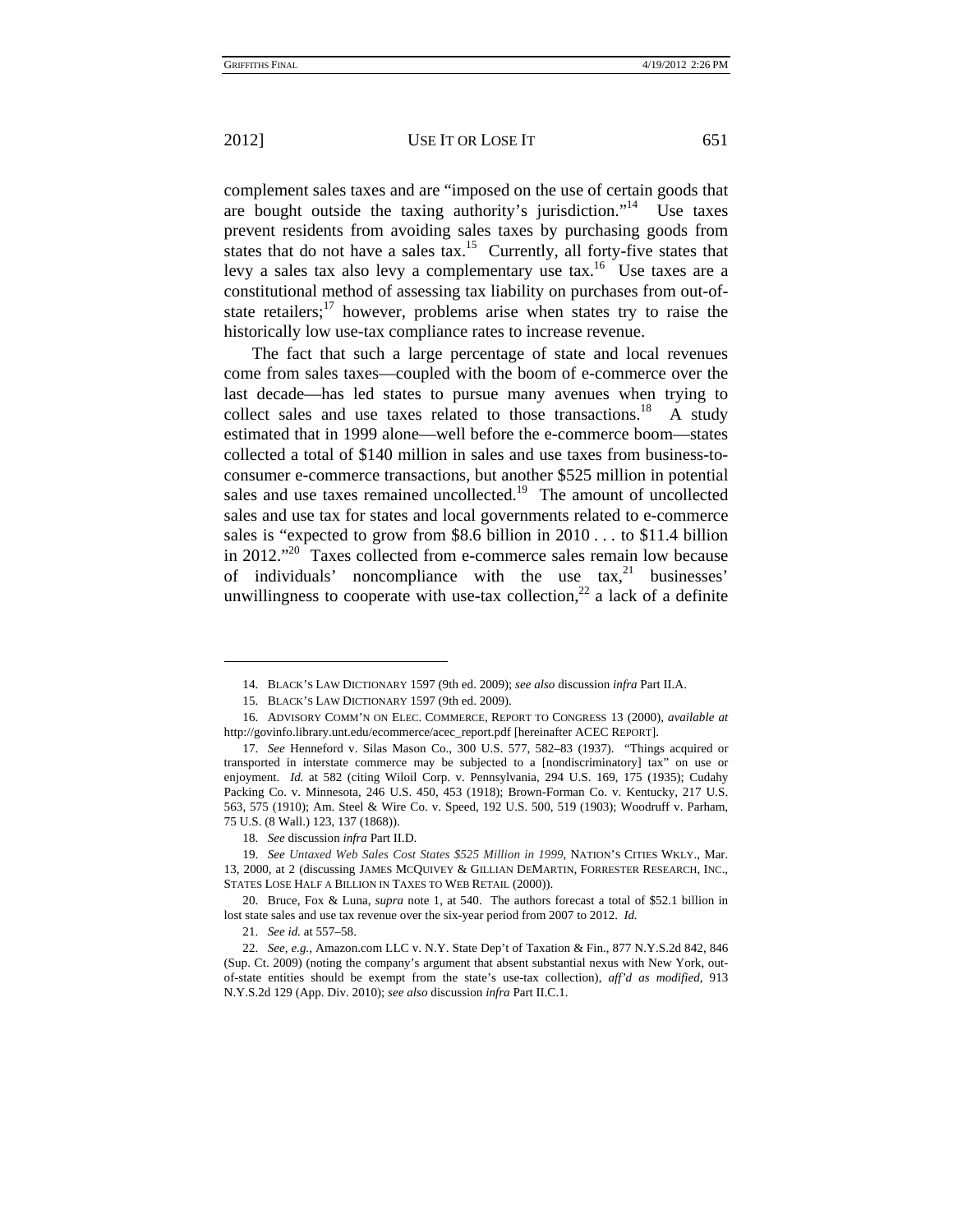standard from either the Supreme Court<sup>23</sup> or Congress, and the nonuniform sales- and use-tax systems that span the United States. $^{24}$ 

Recently, states have attempted to solve the use-tax problem. In the absence of Congress's adopting a nationwide standard, states have struggled to find a constitutionally acceptable approach to increasing use-tax compliance and revenue. Three distinct solutions have developed: affiliate taxes,  $25$  increased notification standards,  $26$  and the Streamlined Sales Tax Project.<sup>27</sup> Each approach offers a unique attempt to increase use-tax revenue while remaining within the boundaries of the law.

This Comment will explain each approach, evaluate each approach's constitutionality, and determine whether the approach will actually raise revenue. Part II of this Comment describes both the current status of use taxes and the states' approaches to increasing revenue therefrom. Part III begins by analyzing the constitutionality of each approach and continues with an assessment of the feasibility of state implementation. Finally, Part III concludes with a discussion of whether the respective approaches will actually achieve their goals: raising use-tax compliance and revenue.

### II. BACKGROUND

#### *A. Use Taxes*

 $\overline{a}$ 

Use taxes are the main method employed by states to tax transactions that take place across state lines. Use taxes are constitutional so long as they are nondiscriminatory and compensating; they must equalize taxes on both locally produced and imported goods.<sup>28</sup> A relatively simple example demonstrates how use taxes operate. Suppose a resident of State *A*—a state that imposes sales and use taxes at a rate of 10%—goes to State *B*—a state that has no sales tax—to buy a new widget. Unbeknown to most individuals, if this resident intends to bring the

<sup>23.</sup> *See* Quill Corp. v. North Dakota, 504 U.S. 298, 316–17 (1992) (noting the legal "quagmire" in this area (quoting Nw. States Portland Cement Co. v. Minnesota, 358 U.S. 450, 457–58 (1959)) (internal quotation marks omitted)).

<sup>24.</sup> *See* Henchman, *supra* note 11.

<sup>25.</sup> *See infra* Part II.D.1.

<sup>26.</sup> *See infra* Part II.D.2.

<sup>27.</sup> *See infra* Part II.D.3.

<sup>28.</sup> *See* Henneford v. Silas Mason Co., 300 U.S. 577, 582–84 (1937) (upholding a Washington use tax that provided an offset if the object had been subject to an equivalent use or sales tax in the state of purchase).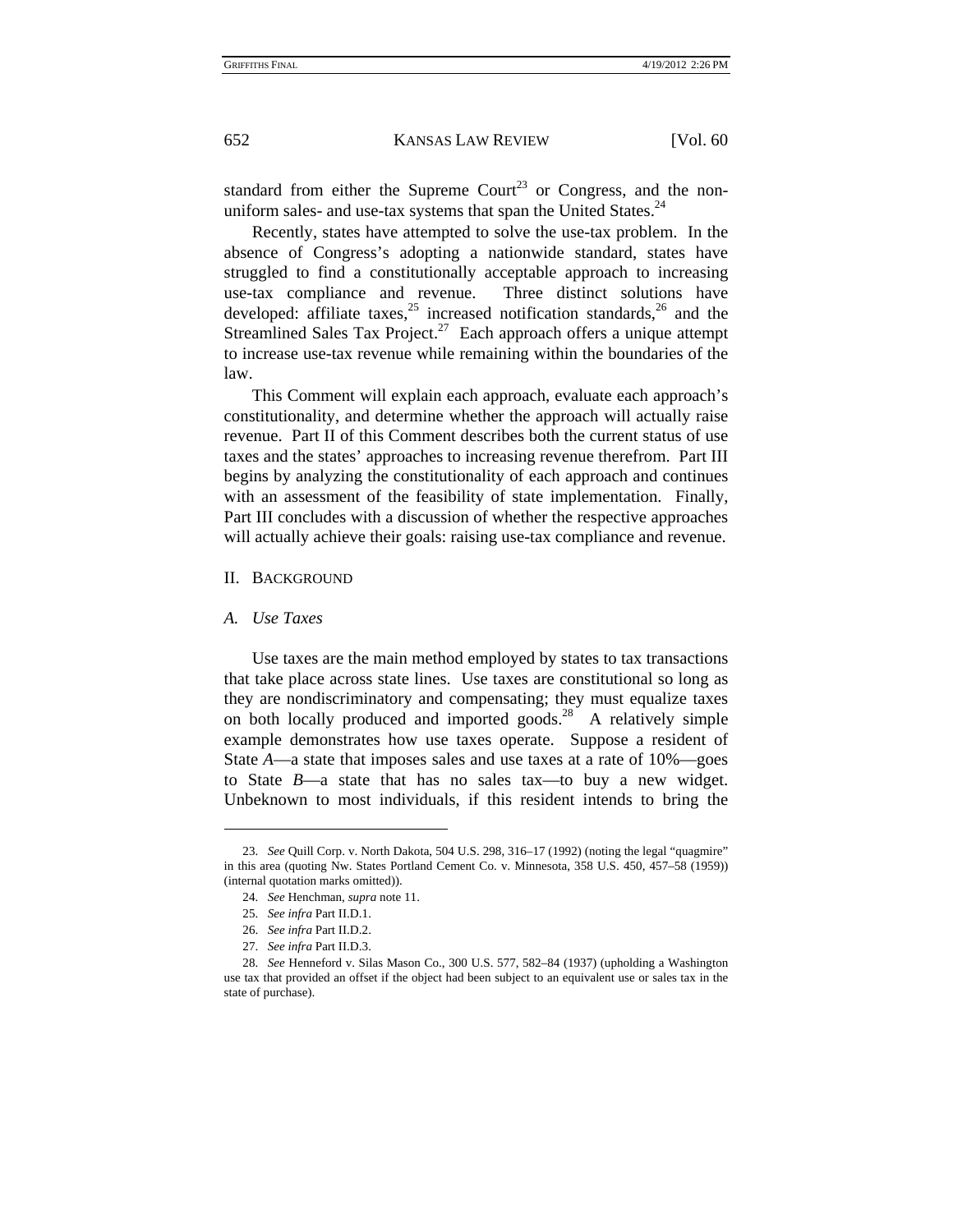widget back into State *A* and use it there, then he must pay State *A*'s use tax. The amount due is the sales tax that the resident would owe if he purchased the widget in State *A*—10% of the purchase price—less the tax he paid in State *B*. Since State *B* imposes no sales tax, the resident will owe State *A* a use-tax equivalent to 10% of the purchase price. Thus, if the resident bought the widget for \$1,000, then he would owe \$100 in use tax to State *A*. Further, even if State *B* had a sales tax, the resident of State *A* would have a use-tax liability in State *A* so long as the sales tax charged in State *B* was less than 10%. In a situation in which State *B*'s sales tax rate was 4%, the resident of State *A* would have usetax liability in State *A* for the remaining 6% of the purchase price.

As the hypothetical shows, use taxes are often hard to calculate and even harder to enforce. "States have historically viewed the use tax on individuals as impractical to enforce—the tax typically involves a small amount owed on a large number of transactions for which the individual has not kept records, and the costs of collection could easily exceed the revenues collected."29 This has led to low use-tax compliance in business-to-consumer sales.<sup>30</sup> Another reason the collection rates are low "is that taxing agencies have no practical means of identifying individual purchases or their consumers, making enforcement difficult."<sup>31</sup> Use-tax collection is high, however, in business-to-business transactions because the businesses are subject to audits and often have a better understanding of the law.<sup>32</sup> Individuals do have higher use-tax compliance when purchasing automobiles from out-of-state sellers.<sup>33</sup> The increased collection rate likely occurs because the individual's state of residence will not register the car until the purchaser pays the use tax. The historically low use-tax compliance rates of individuals is an issue that all three approaches discussed in Part II.D seek to address; it remains to be seen if any approach can remedy the problem.

### *B. Setting the Stage:* Quill Corp. v. North Dakota

In *Quill Corp. v. North Dakota*, the United States Supreme Court developed and applied the current approach to use-tax collection from

 <sup>29.</sup> NINA MANZI, USE TAX COLLECTION ON INCOME TAX RETURNS IN OTHER STATES, at 4 (Minn. 2010), *available at* http://www.house.leg.state.mn.us/hrd/pubs/usetax.pdf.

 <sup>30.</sup> ACEC REPORT, *supra* note 16, at 13.

<sup>31.</sup> *Id.*

<sup>32.</sup> *Id.* at 13–14.

 <sup>33.</sup> Bruce, Fox & Luna, *supra* note 1, at 553.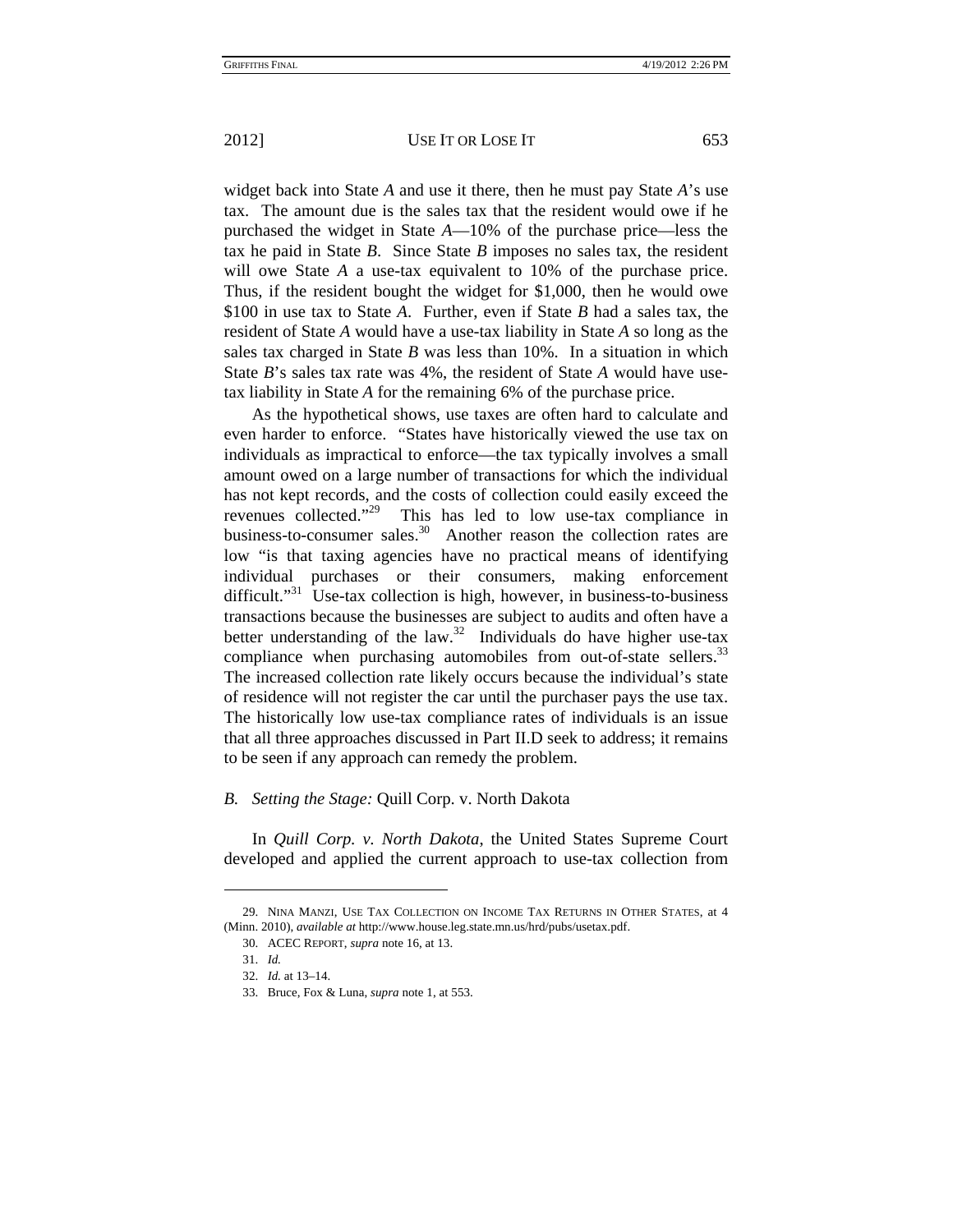remote sellers.<sup>34</sup> The case centered on a North Dakota law that required every retailer that maintained a place of business in the state to collect and remit a use  $\text{tax.}^{35}$  The statute defined a retailer as anyone "who engage[d] in regular or systematic solicitation" within the state.<sup>36</sup> "State regulations in turn define[d] 'regular or systematic solicitation' to mean three or more advertisements within a [twelve]-month period."<sup>37</sup> The law, in effect, required all businesses that advertised in North Dakota to collect and remit the use tax.<sup>38</sup> Quill was a Delaware corporation with no employees, offices, or tangible property within North Dakota.<sup>39</sup> Quill's solicitation of business in North Dakota through "catalogs and flyers, advertisements in national periodicals, and telephone calls<sup>"40</sup> subjected it to the law's requirements. $4\overline{1}$  The Supreme Court held that requiring Quill to collect the use tax violated the Dormant Commerce Clause.<sup>42</sup> The Court rejected previous decisions by stating that the Due Process Clause did not bar the enforcement of North Dakota's law.<sup>43</sup> The Court wrote that "Quill has purposefully directed its activities at North Dakota residents[ and] that the magnitude of those contacts is more than sufficient for due process purposes."<sup>44</sup> Thus, because the law related to benefits that Quill received from North Dakota, it satisfied the due process analysis.<sup>45</sup>

The case turned on the Dormant Commerce Clause, with the Court reaffirming a four-part test to determine the constitutionality of a tax:

<sup>34.</sup> *See* Quill Corp. v. North Dakota, 504 U.S. 298, 317–18 (1992) (upholding bright-line test).

<sup>35.</sup> *Id.* at 302.

<sup>36.</sup> *Id.* at 302–03 (quoting N.D. CENT. CODE § 57-40.2-01(6) (Supp. 1991)) (internal quotation marks omitted).

<sup>37.</sup> *Id.* at 303 (citing N.D. ADMIN. CODE 81-04.1-01-03.1 (1988)).

<sup>38.</sup> *Id.* (citing N.D. CENT. CODE § 57-40.2-07).

<sup>39.</sup> *Id.* at 302.

<sup>40.</sup> *Id.*

<sup>41.</sup> *Id.* at 303.

<sup>42.</sup> *Id.* at 309–19.

<sup>43.</sup> *Id.* at 305–08. While the Court conceded that the Commerce Clause and Due Process Clause were similar, it noted that "the Clauses pose distinct limits on the taxing powers of the States." *Id.* at 305. The Court decided to

<sup>[</sup>A]bandon[] more formalistic tests that focused on a defendant's "presence" within a State in favor of a more flexible inquiry into whether a defendant's contacts with the forum made it reasonable, in the context of our federal system of Government, to require it to defend the suit in that State.

*Id.* at 307.

<sup>44.</sup> *Id.* at 308.

<sup>45.</sup> *Id.*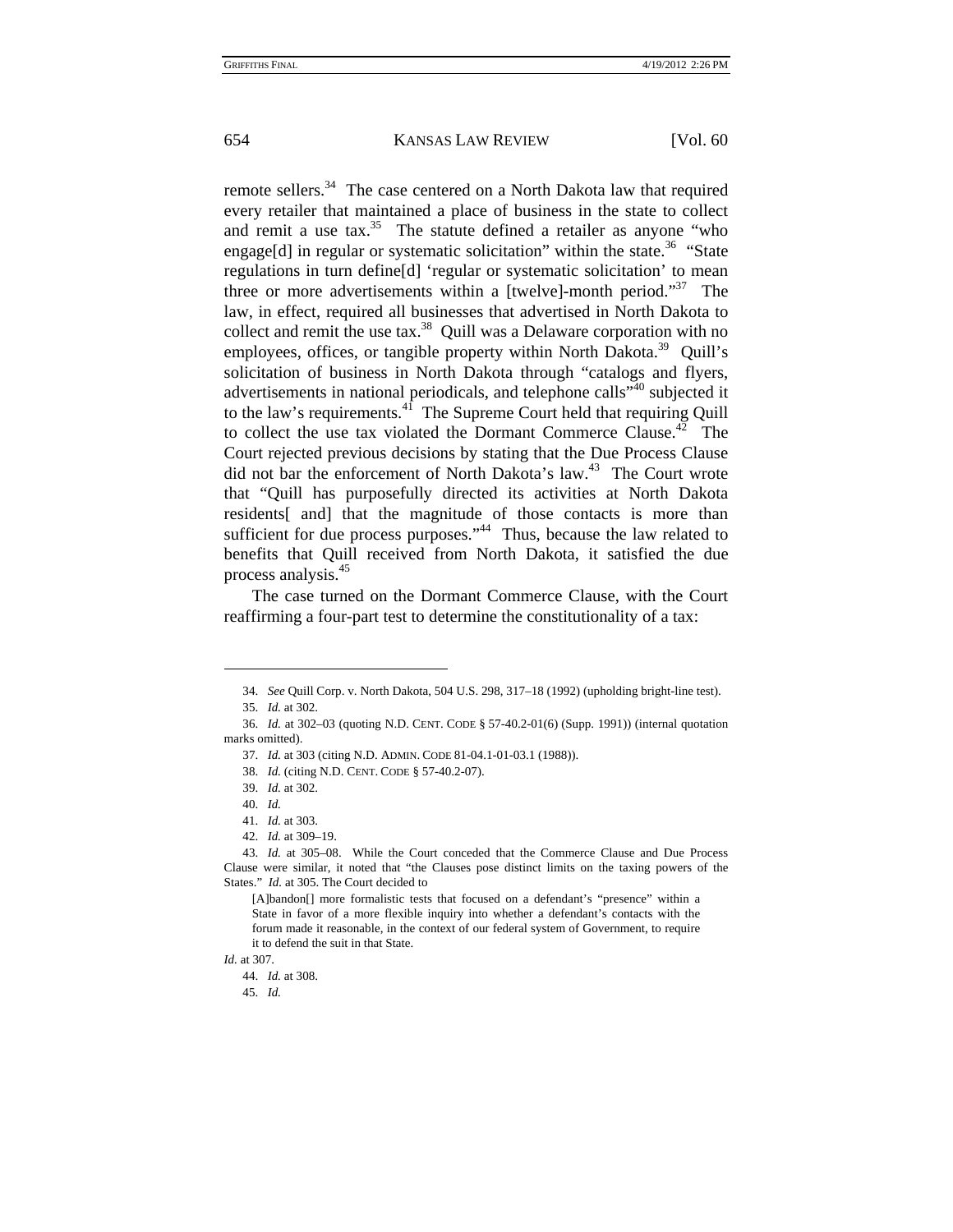[The Supreme Court] will sustain a tax against a Commerce Clause challenge so long as the "tax [1] is applied to an activity with a substantial nexus with the taxing State, [2] is fairly apportioned, [3] does not discriminate against interstate commerce, and [4] is fairly related to services provided by the State."<sup>46</sup>

As was the case in *Quill*, the "substantial nexus" requirement causes most modern disputes regarding use-tax collection. While the Court explicitly noted that the Dormant Commerce Clause requires a "substantial nexus" between a taxing jurisdiction and remote seller, it did nothing more than give an example of what *did not* constitute a substantial nexus: contacts by a common carrier. $47$  Thus, as was the case with Quill, when a business's *only* contact with a state comes through mail advertisements and remote sales, the state cannot require use-tax collection from that business.<sup>48</sup> The Court held that the law discriminated against, or unduly burdened, interstate commerce.<sup>49</sup> This burden arose because different taxing jurisdictions' "many variations in rates of tax, in allowable exemptions, and in administrative and recordkeeping requirements could entangle [a remote seller] in a virtual welter of complicated obligations."50 Even though the Court declared the North Dakota law unconstitutional, it recognized that the legal system must address the use-tax problem.

The Court in *Quill* reiterated that Congress had the ability to overrule its decision.<sup>51</sup> By doing away with the due process argument, the Court opened the door for Congress to legislate,<sup>52</sup> stating that "Congress is now free to decide whether, when, and to what extent the States may burden interstate mail-order concerns with a duty to collect use taxes."<sup>53</sup> This suggestion was not novel, as the Court had previously stated that "[i]t is clear that the legislative power granted to Congress by the Commerce

<sup>46.</sup> *Id.* at 311 (quoting Complete Auto Transit, Inc. v. Brady, 430 U.S. 274, 279 (1977)).

<sup>47.</sup> *Id.* at 311–12.

<sup>48.</sup> *Id.* at 312.

<sup>49.</sup> *See id.* at 318–19.

<sup>50.</sup> *Id.* at 313 n.6 (quoting Nat'l Bellas Hess, Inc. v. Dep't of Revenue, 386 U.S. 753, 759–60 (1967)) (internal quotation marks omitted).

<sup>51.</sup> *Id.* at 318.

 <sup>52.</sup> John A. Swain, *State Sales and Use Tax Jurisdiction: An Economic Nexus Standard for the Twenty-First Century*, 38 GA. L. REV. 343, 364 (2003).

<sup>53.</sup> *Quill*, 504 U.S. at 318. The Court further explained that "the underlying issue is not only one that Congress may be better qualified to resolve, but also one that Congress has the ultimate power to resolve. No matter how we evaluate the burdens that use taxes impose on interstate commerce, Congress remains free to disagree with our conclusions." *Id.* (footnote omitted) (citing Prudential Ins. Co. v. Benjamin, 328 U.S. 408 (1946)).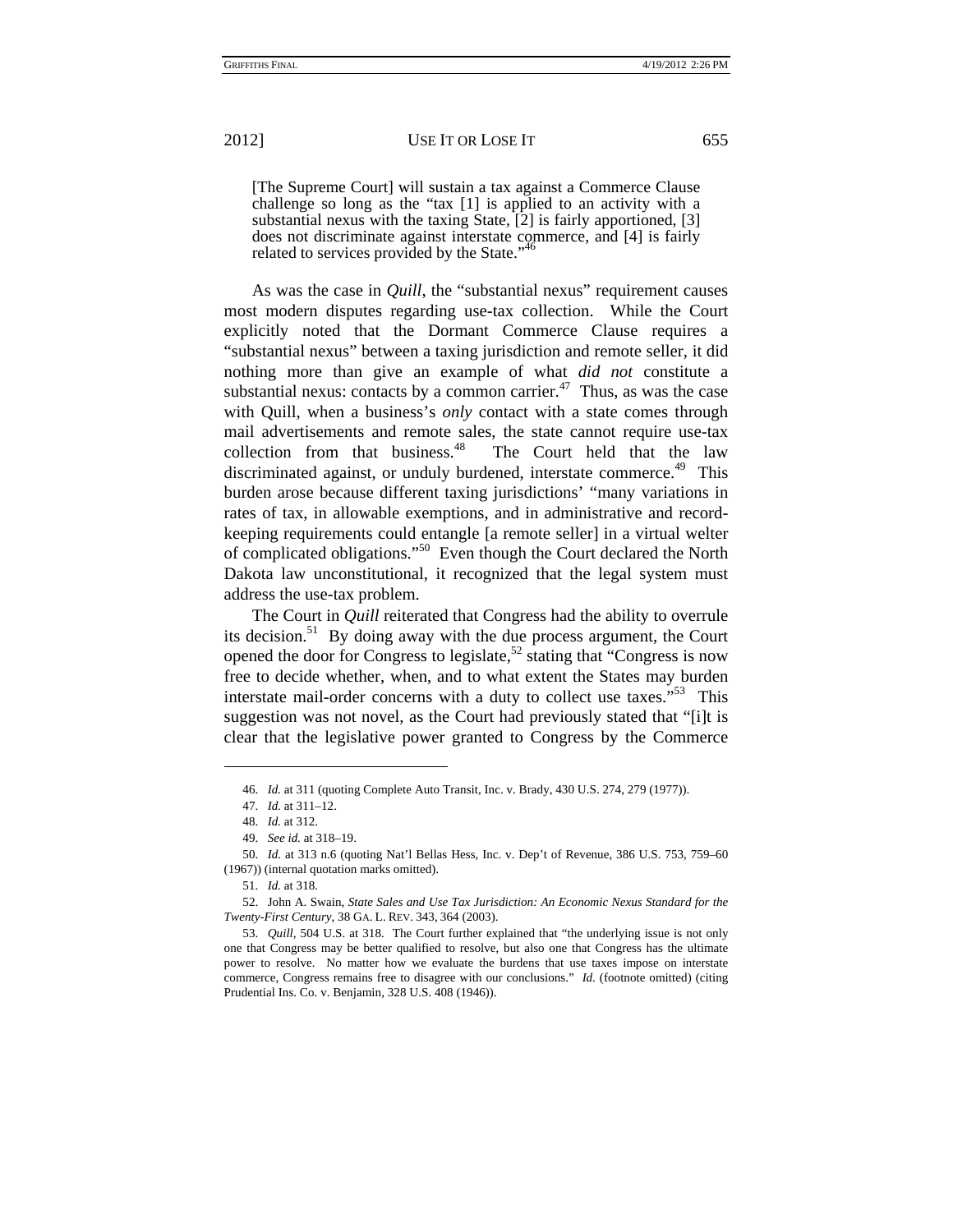Clause of the Constitution would amply justify the enactment of legislation requiring all States to adhere to uniform rules for the division of income." 54 In the eighteen years since the *Quill* decision, however, Congress has not taken action,<sup>55</sup> thus leaving it up to the states to find a solution. Several states have taken steps to increase use-tax revenues, as evidenced by the different approaches analyzed by this Comment.

While the *Quill* decision created the ambiguous standard requiring a "substantial nexus," the states brought this standard upon themselves.<sup>56</sup> The inordinate amount of taxing jurisdictions likely led the Court to feel "compelled to protect the constitutional guarantee of an open market for domestic goods from the threat of diminished interstate trade that would result from rules so cumbersome in their multiplicity."<sup>57</sup> "[T]he Court seems to have left businesses dealing in interstate commerce more vulnerable to tax attacks  $\dots$ . [On the other hand, it] may have left the door open for businesses to argue that 'substantial nexus' requires physical presence."58 Without a definite standard, states are unsure of their ability to tax remote sellers and, in response, have developed many innovative approaches.<sup>59</sup> The Court in *Quill* noted that, "with certain restrictions, interstate commerce may be required to pay its fair share of state taxes,"<sup>60</sup> which at least keeps open the possibility that remote sellers may face use-tax liability.

 <sup>54.</sup> Moorman Mfg. Co. v. Bair, 437 U.S. 267, 280 (1978).

 <sup>55.</sup> While legislators have introduced such simplifying legislation, Congress has not enacted any of the proposals. *See* Sales Tax Fairness and Simplification Act, H.R. 3396, 110th Cong. (2007); Streamlined Sales Tax Simplification Act, S. 2153, 109th Cong. (2005); Streamlined Sales and Use Tax Act, S. 1736, 108th Cong. (2003); Streamlined Sales and Use Tax Act, H.R. 3184, 108th Cong. (2003); Internet Tax Moratorium and Equity Act, S. 512, 107th Cong. (2001).

 <sup>56.</sup> Brian Galle, *Designing Interstate Institutions: The Example of the Streamlined Sales and Use Tax Agreement ("SSUTA")*, 40 U.C. DAVIS L. REV. 1381, 1387 (2007) (arguing that the Supreme Court limited states' authority to collect sales and use taxes from non-local sellers in large part because of "states' irresponsibility in allowing a bewildering array of state and local sales tax rules to develop").

<sup>57.</sup> *Id.*

 <sup>58.</sup> Christina T. Le, Comment, *The Honeymoon's Over: States Crack Down on the Virtual World's Tax-Free Love Affair with E-Commerce*, 7 HOUS. BUS. & TAX L.J. 395, 407–08 (2007) (citing *Quill*, 504 U.S. at 314). As one commentator observed, "[i]nstead of providing a concrete test for states and businesses to determine when 'substantial nexus' exists, the ruling has only opened myriad uncertainties and confusion about taxation of interstate commerce." *Id.* at 407.

<sup>59.</sup> *See infra* Part II.D.

<sup>60.</sup> *Quill*, 504 U.S. at 310 n.5 (quoting D.H. Holmes Co. v. McNamara, 486 U.S. 24, 31 (1988)) (internal quotation marks omitted). As the Court has explained "[i]t was not the purpose of the [C]ommerce [C]lause to relieve those engaged in interstate commerce from their just share of state tax burden even though it increases the cost of doing business." Commonwealth Edison Co. v. Montana, 453 U.S. 609, 623–24 (1981) (first alteration in original) (quoting Colonial Pipeline Co. v. Traigle, 421 U.S. 100, 108 (1975)) (internal quotation marks omitted).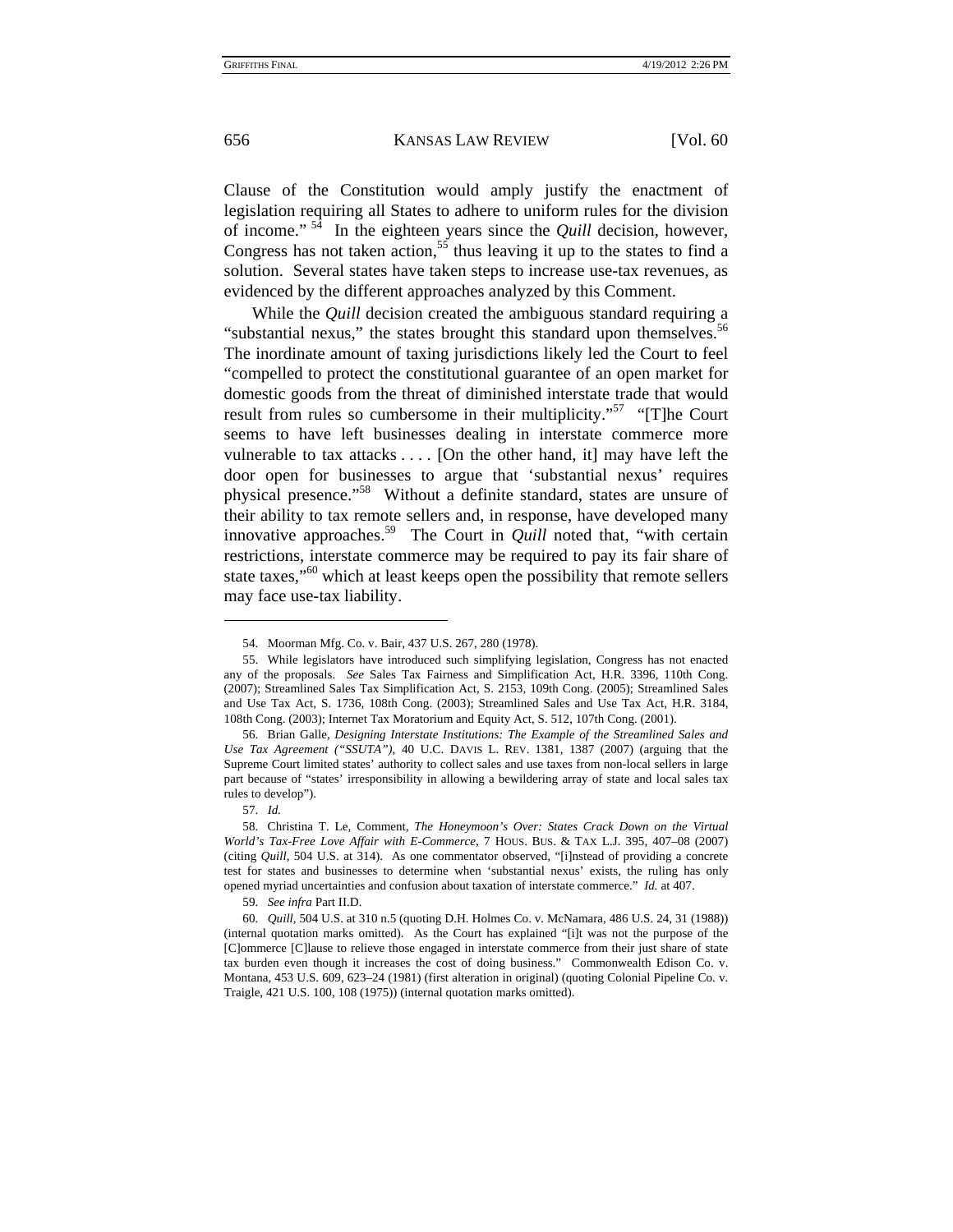### *C. Problems Arising from the Application of* Quill

1. Entity Isolation

The Supreme Court in *Quill* attempted to set out a bright-line rule to calm the uneasy waters of use-tax liability. $61$  Despite the good intentions of the Court, its adoption of the "substantial nexus" standard has led to undesirable results. Many businesses now engage in the practice of entity isolation to avoid creating a "substantial nexus" with the taxing jurisdiction. Entity isolation "involves a relatively simple restructuring: isolate the firm's remote sales operations in a legal entity that is separate from the legal entity that holds the firm's store operations."<sup>62</sup> When done correctly, the distinct legal entity erodes the original business's substantial nexus with the state, and the business avoids the responsibility of collecting sales and use taxes. $63$  The business must take care to ensure that the remote-selling division of the business is distinct—in both reality and substance—from the physically present entity in order to avoid use-tax liability.<sup>64</sup>

Several large companies have attempted to gain the benefits of entity isolation, and some have succeeded—most notably the online retailer Amazon.com.<sup>65</sup> Amazon has leased facilities in at least nineteen states<sup>66</sup>—which presumably provides those states with the requisite substantial nexus—"but it pays sales taxes in only five of them."<sup>67</sup> Further, while Amazon asserts that collecting use taxes would be unduly burdensome, Amazon "*already* calculates and collects sales tax in at least 44 of the 45 states that levy them for independent companies that

<sup>61.</sup> *Quill*, 504 U.S. at 315–16.

 <sup>62.</sup> Mark J. Cowan, *Tax Planning Versus Business Strategy: The Rise and Fall of Entity Isolation in Sales and Use Taxes*, 44 IDAHO L. REV. 63, 65 (2007).

 <sup>63.</sup> Le, *supra* note 58, at 409.

<sup>64.</sup> *See* Walter Baudier, Note, *Internet Sales Taxes from Borders to Amazon: How Long Before All of Your Purchases Are Taxed?*, 2006 DUKE L. & TECH. REV. no. 5, ¶¶ 9–10 (2006) (discussing Borders Group's failure to sufficiently separate its online and brick-and-mortar divisions).

<sup>65.</sup> *See* Michael R. Gordon, Comment, *Up the Amazon Without a Paddle: Examining Sales Taxes, Entity Isolation, and the "Affiliate Tax"*, 11 N.C. J.L. & TECH. 299, 306–07 (2010). This Comment will often refer to Amazon and its business practices. Given Amazon's status as the largest online retailer, its many attempts at avoiding liability for use-tax collection, and the ingenious ways it has tried to achieve this, Amazon provides a particularly apt example.

<sup>66.</sup> *Id.* at 307.

<sup>67.</sup> *Id.* (citing Randall Stross, *Sorry, Shoppers, but Why Can't Amazon Collect More Tax?*, N.Y. TIMES, Dec. 27, 2009, at BU3).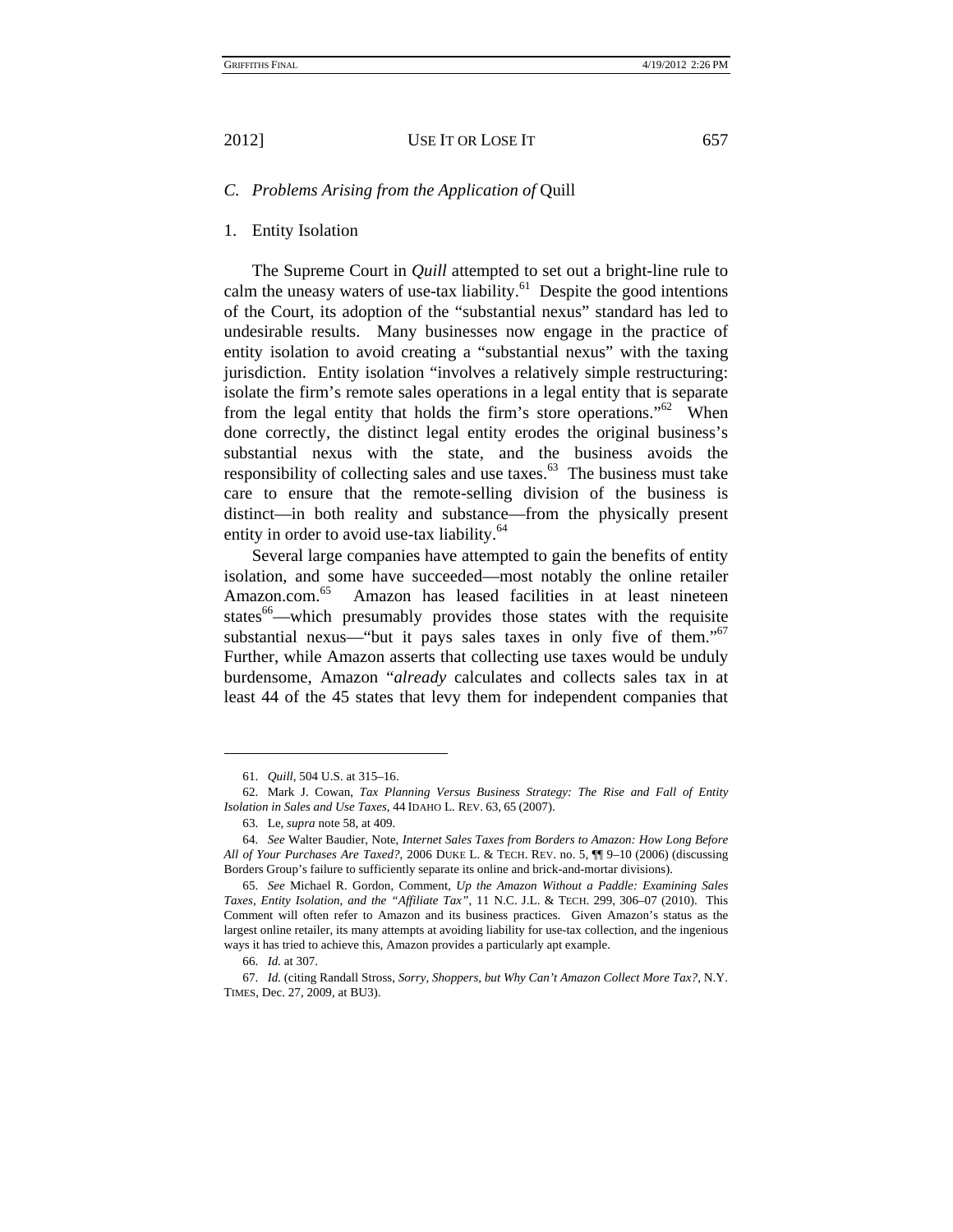sell their merchandise on Amazon's website."<sup>68</sup> Amazon would likely face minimal administrative burdens if it had to collect use tax for its own sales. In contrast, small online retailers that only sell their own products and do not have a method in place to calculate and collect use taxes face a larger burden. Any state that wishes to tax remote sellers must be cognizant of the problems caused by entity isolation. Every approach discussed in this Comment addresses entity isolation in its own way.

2. Unfair Burdens Placed on Physically Present Businesses

While many online retailers may claim that new use-tax laws discriminate against interstate commerce, the new laws actually appear to level the playing field between remote sellers and retailers who must collect sales and use taxes. This occurs because of the lack of awareness of the use tax by individual consumers. Therefore, whether a purchase occurs in a physical store or through an online retailer, the same sales tax applies—or the complementary use tax, in the case of a remote sale. While many consumers purchase products online for better deals, remote sellers only use a façade of lower prices; "[b]ecause the purchaser has to pay an identical use tax to the state, the price is not actually any lower except to the lawbreaker who does not pay the tax."<sup>69</sup> The reality of the lower prices that online retailers advertise is that the burden of collecting the tax is passed from the business—which often will have the necessary procedures in place to determine tax liability—to the individual—who is often unaware the use-tax liability even exists.

Another factor that shows the unfairness of the current system is that many large retailers that maintain both online retail websites and physical businesses within a state must collect use taxes on all remote sales, even though the purchases may have little connection to the instate physical store.<sup>70</sup> "Walmart, Barnes & Noble, and Best Buy, for example, manage to collect sales tax on their Internet sales in every state in which they have a retail store."<sup>71</sup> It is likely that these companies could advance many of the same frivolous arguments—the compliance

 <sup>68.</sup> MICHAEL MAZEROV, CTR. ON BUDGET & POLICY PRIORITIES, AMAZON'S ARGUMENTS AGAINST COLLECTING SALES TAXES DO NOT WITHSTAND SCRUTINY 4 (Nov. 29, 2009), *available at* http://www.cbpp.org/files/11-16-09sfp.pdf.

 <sup>69.</sup> Gordon, *supra* note 65, at 315 (footnote omitted).

 <sup>70.</sup> MAZEROV, *supra* note 68, at 5.

<sup>71.</sup> *Id.*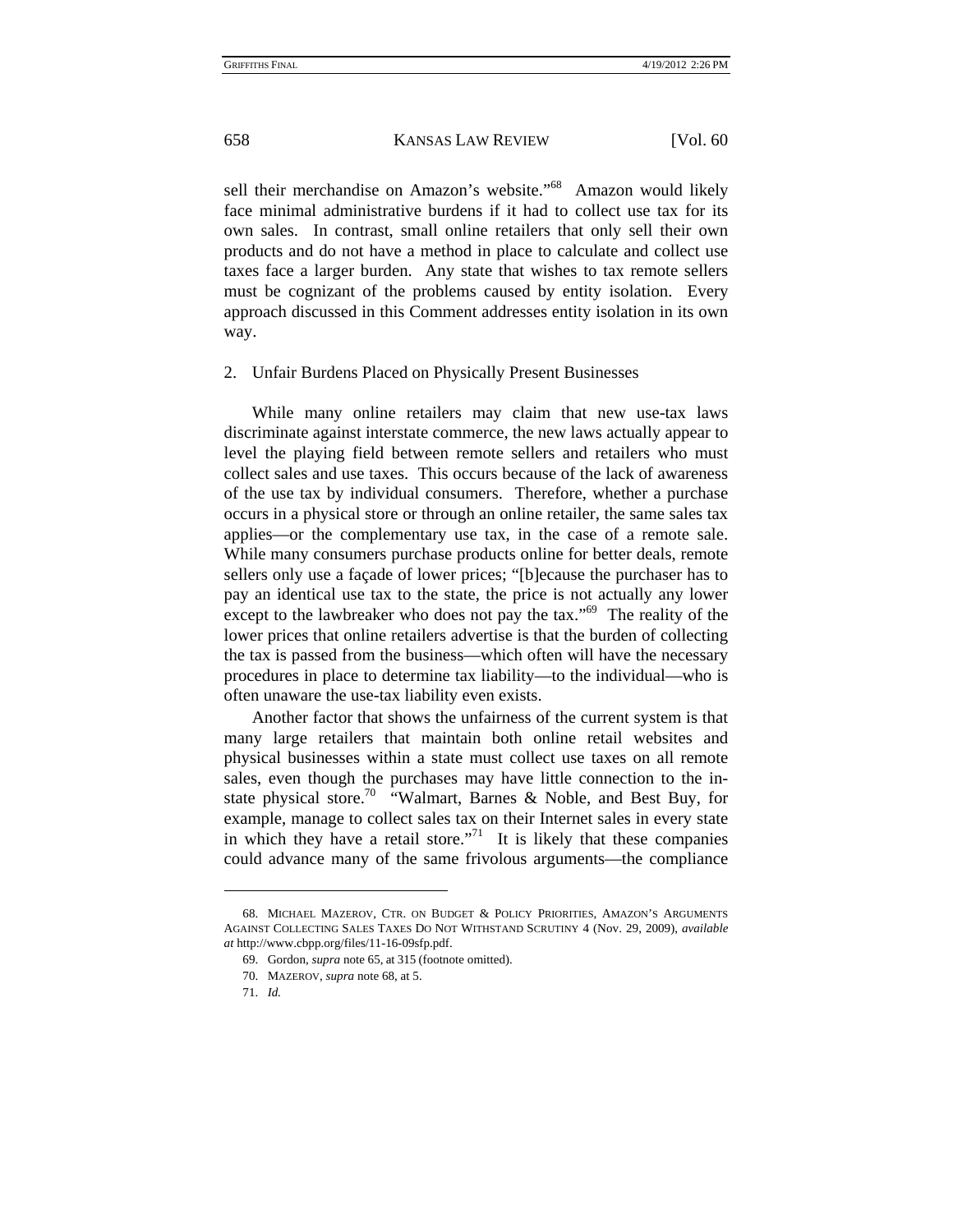and administrative costs are unduly burdensome—that several remote sellers do. As the Supreme Court has held, "[i]t was not the purpose of the [C]ommerce [C]lause to relieve those engaged in interstate commerce from their just share of state tax burden even though it increases the cost of doing business."<sup>72</sup> This undermines the argument that administrative burdens caused by use-tax collection on remote sellers are excessive. The Court's holding in *Quill*, however, allows businesses without a substantial nexus to avoid use-tax collection and, thus, inspires states to develop their own approaches to collect the taxes.

# *D. State Approaches to Collecting Sales and Use Taxes from Remote Sellers and Purchasers*

1. Affiliate Taxes

 $\overline{a}$ 

With almost every state facing budget shortfalls and economic problems, some states have taken an aggressive approach to collecting use taxes from remote sellers by implementing affiliate tax  $laws.^{73}$  The New York affiliate law presumes that a remote seller does business within New York when:

[T]he seller enters into an agreement with a resident of [New York] under which the resident, for a commission or other consideration, directly or indirectly refers potential customers, whether by a link on an internet website or otherwise, to the seller, if the cumulative gross receipts from sales by the seller to customers in the state who are referred to the seller by all residents with this type of an agreement with the seller is in excess of ten thousand dollars during the preceding four quarterly periods  $\dots$ 

These laws directly combat Internet retailers who refuse to collect and remit use taxes.75 "While [twenty-one] states have considered 'Amazon' laws in the past three years, only seven have enacted them: Arkansas, California, Connecticut, Illinois, New York, North Carolina, and Rhode

 <sup>72.</sup> Colonial Pipeline Co. v. Traigle, 421 U.S. 100, 108 (1975) (quoting W. Live Stock v. Bureau of Revenue, 303 U.S. 250, 254 (1938)) (internal quotation marks omitted).

 <sup>73.</sup> Joseph Henchman, *"Amazon Tax" Laws Signal Business Unfriendliness and Will Worsen Short-Term Budget Problems*, TAX FOUND. (Mar. 8, 2010), http://taxfoundation.org/news/show/ 25949.html. Such laws have earned many different names, including affiliate taxes, affiliate nexus taxes, and Amazon taxes. *Id.*

 <sup>74.</sup> N.Y. TAX LAW § 1101(b)(8)(vi) (McKinney Supp. 2012).

 <sup>75.</sup> Gordon, *supra* note 65, at 309; *see also supra* Part II.C.1.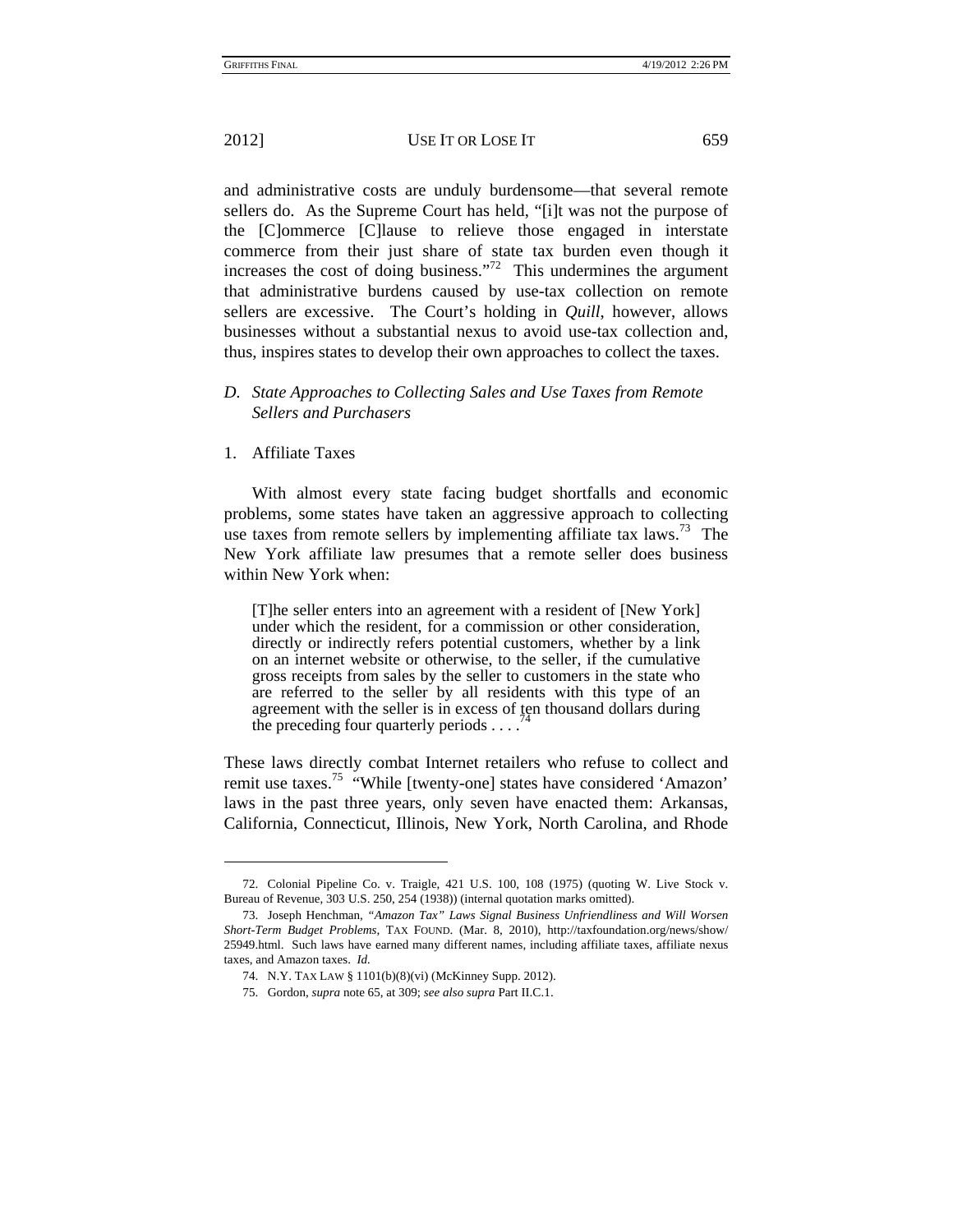Island."76 The reaction to affiliate laws varies, and some opponents have claimed that they are unconstitutional.<sup>77</sup> The response by businesses has been harsh, including Amazon's cutting all of its ties with affiliates in several states, including Colorado, North Carolina, and Rhode Island.<sup>78</sup>

The New York affiliate law—which is very similar to the laws in both North Carolina and Rhode Island—has several safeguards in place to ensure that a "substantial nexus" exists.<sup>79</sup> New York's law deems a company to have a rebuttable presumption of physical presence in the state—thus satisfying the substantial nexus requirement of *Quill*<sup>80</sup>—if the remote seller paid an independent contractor with a New York address for referring customers to its website and those referred transactions resulted in sales of over \$10,000 to New York residents.<sup>81</sup> The law is broad in that if only one affiliate refers over \$10,000 in sales, then the remote seller must collect use taxes on all sales made to New York residents. $82$  Thus, a remote seller could have only one affiliate in the state, and so long as that one affiliate refers enough sales, the remote seller will be liable for collecting the use tax on all sales to New York residents and not just sales referred through affiliates.<sup>83</sup>

"This presumption may be rebutted by proof that the resident with whom the seller has an agreement did not engage in any solicitation in the state on behalf of the seller that would satisfy the nexus requirement of the United States [C]onstitution during the four quarterly periods in question."<sup>84</sup> Thus, the remote seller may rebut the presumption of physical presence—and, accordingly, the substantial nexus requirement—by "includ[ing] in its agreement a condition that in-state commissioned representatives are prohibited from engaging in solicitation activities in New York on its behalf and ensur[ing] compliance through a certification."<sup>85</sup> This provision allows remote

 <sup>76.</sup> Joseph Henchman, *California Becomes Seventh State to Adopt "Amazon" Tax on Out-of-State Online Sellers*, TAX FOUND. (July 1, 2011), http://www.taxfoundation.org/news/show/ 27416.html.

<sup>77.</sup> *See* Henchman, *supra* note 73.

 <sup>78.</sup> Verne G. Kopytoff, *Amazon Pressured on Sales Tax*, N.Y. TIMES, Mar. 14, 2011, at B1.

 <sup>79.</sup> N.Y. TAX LAW § 1101(b)(8)(vi). Because the affiliate laws of North Carolina and Rhode Island are similar enough to New York's law, a separate discussion of each is unwarranted.

 <sup>80.</sup> Quill Corp. v. North Dakota, 504 U.S. 298, 313–14 (1992).

 <sup>81.</sup> N.Y. TAX LAW § 1101(b)(8)(vi).

<sup>82.</sup> *Id.*

<sup>83.</sup> *Id.*

<sup>84.</sup> *Id.*

 <sup>85.</sup> Amazon.com LLC v. N.Y. State Dep't of Taxation & Fin., 877 N.Y.S.2d 842, 846 (Sup. Ct. 2009), *aff'd as modified*, 913 N.Y.S.2d 129 (App. Div. 2010).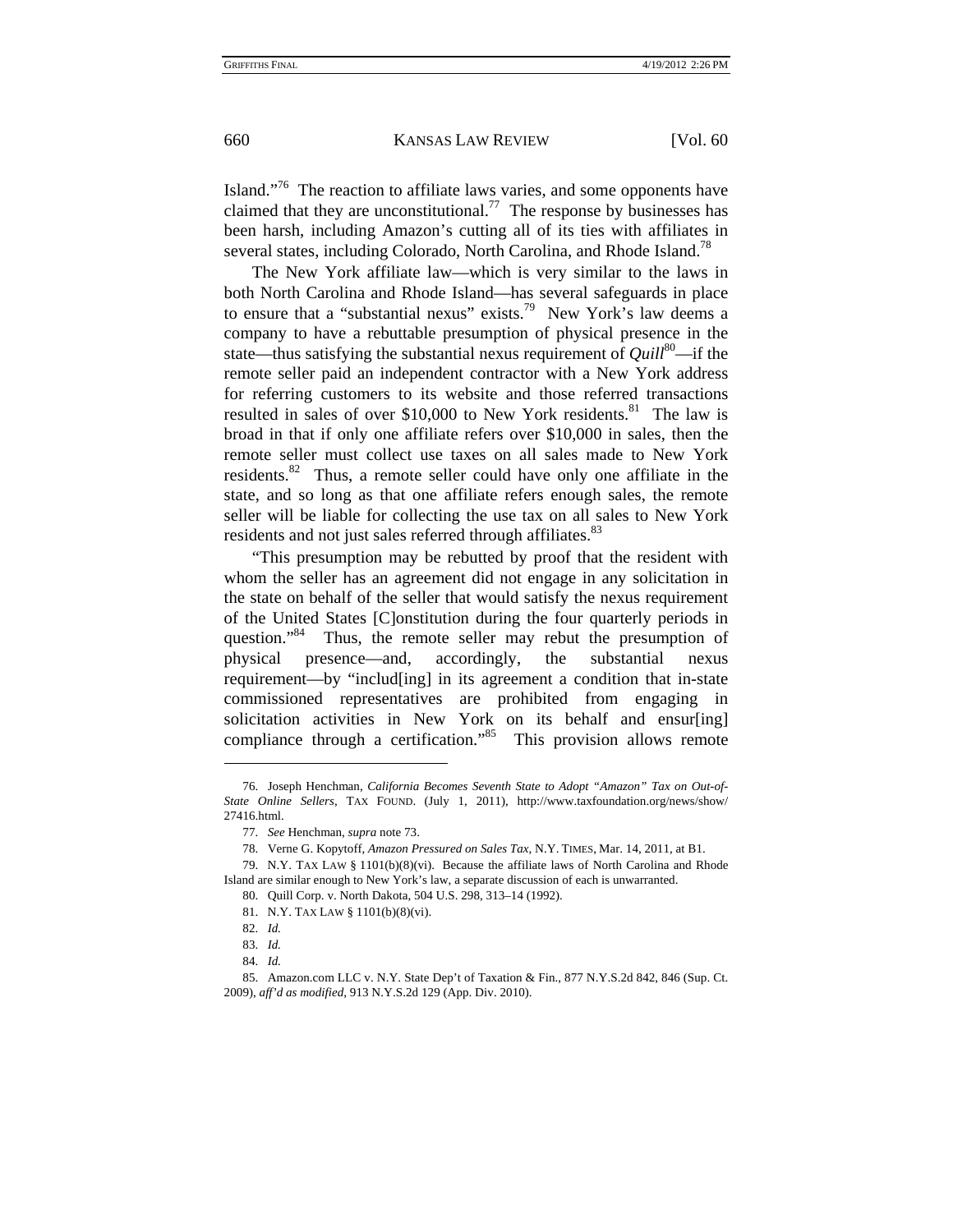sellers to avoid use-tax collection. Therefore, the law takes care not to place collection burdens on those businesses that lack a substantial nexus. Not surprisingly, New York's affiliate law faced a constitutional challenge almost immediately, with results that may change the landscape of use taxes.<sup>86</sup>

2. The Increased-Notification Approach

Colorado enacted into law House Bill No. 10-1193 on February 24,  $2010$ <sup>87</sup>. This new law is an effort by Colorado to increase reporting and notification requirements, with the hope of increasing use-tax compliance by individuals.<sup>88</sup> The Colorado law gives remote sellers a choice: either collect use taxes on Colorado purchases or notify the purchaser that use tax is due on purchases made from that retailer.<sup>89</sup> Further, if the remote seller does not collect the tax, then it must include a notification to the buyer stating that Colorado requires the purchaser to file a use-tax return. $90$  This notification must accompany every purchase from a non-collecting retailer. $91$  Colorado regulations prescribe the required contents of such notice, which must inform the purchaser that:

(i) The non-collecting retailer does not collect Colorado sales or use tax;

(ii) The purchase is not exempt from Colorado sales or use tax merely because it is made over the Internet or by other remote means;

(iii) The State of Colorado requires that a Colorado purchaser (A) files a sales or use tax return at the end of the year reporting all of the taxable Colorado purchases that were not taxed and (B) pay tax on those purchases.<sup>3</sup>

<sup>86.</sup> *Id.* at 846, 849–51.

 <sup>87.</sup> Act of Feb. 24, 2010, ch. 9, § 2, 2010 Colo. Sess. Laws 54 (codified at COLO. REV. STAT. ANN. § 39-21-112 (3.5)(c)(I) (West Supp. 2011)). It is of note that a Colorado judge granted a preliminary injunction that, in effect, prevents Colorado from enforcing the relevant parts of its law. Direct Mktg. Ass'n v. Huber, No. 10-cv-01546-REB-CBS, 2011 WL 250556, at \*1–6 (Jan. 26, 2011). Oklahoma also implemented a similar notification law, but it is much less stringent than Colorado's law. *See* OKLA. STAT. ANN. tit. 68, § 1406.1 (West Supp. 2011).

<sup>88.</sup> *See* COLO. REV. STAT. ANN. § 39-21-112 (3.5)(c)(I).

<sup>89.</sup> *Id.*

<sup>90.</sup> *Id.*

<sup>91.</sup> *Id.*

 <sup>92.</sup> COLO. CODE REGS. § 39-21-112.3.5(2)(b) (2012).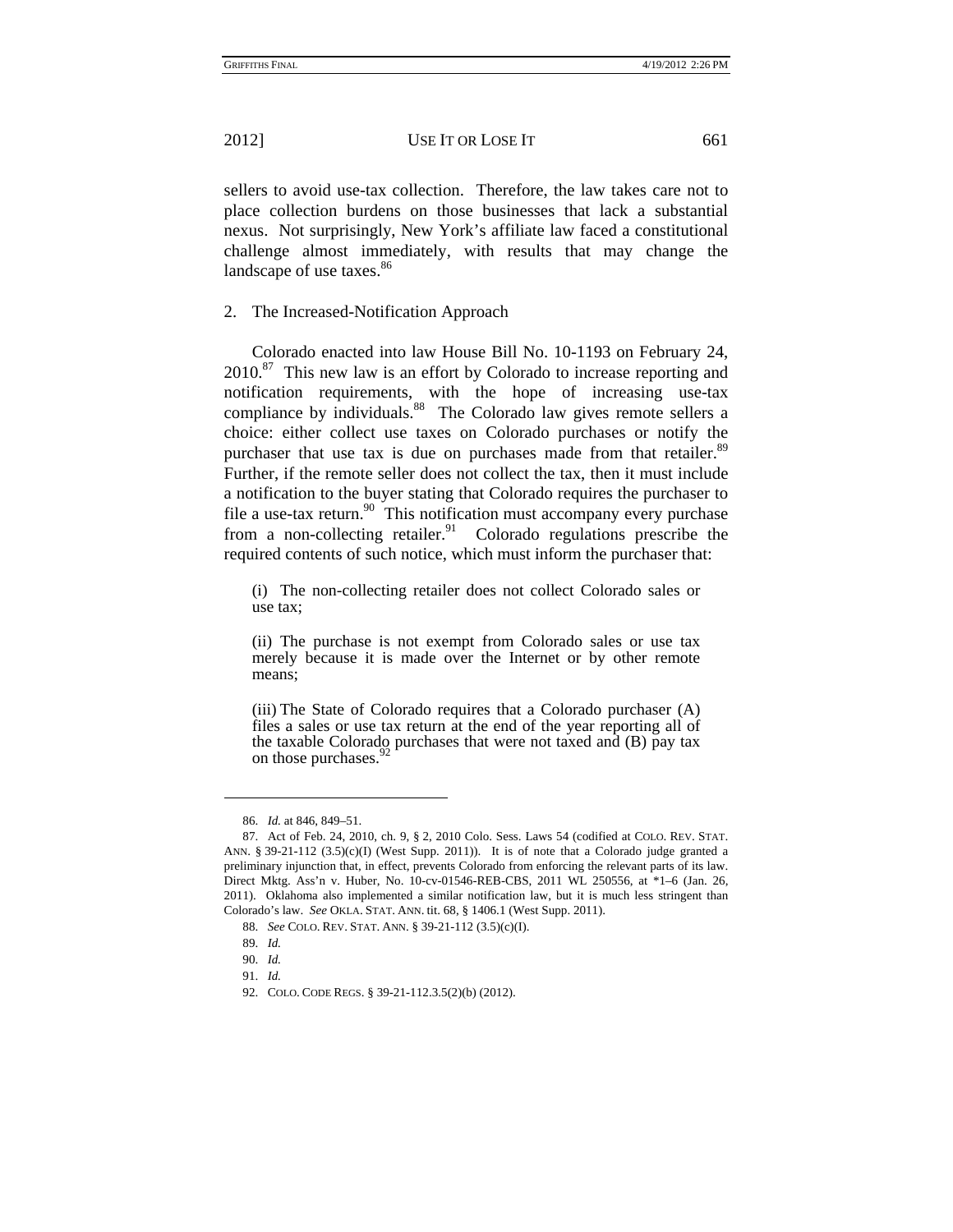In addition to the notification required for every purchase, remote sellers that ship goods to Colorado addresses must also send annual notifications to the Colorado purchasers.<sup>93</sup> These annual "notification[s] shall include, if available, the dates of purchases, the amounts of each purchase, and the category of the purchase, including, if known by the retailer, whether the purchase is exempt or not exempt from taxation."<sup>94</sup> The notification must state that "Colorado requires a sales or use tax return to be filed and sales or use tax paid on certain Colorado purchases made by the purchaser from the retailer."<sup>95</sup> Further, the non-collecting retailers must also send an annual statement to the Colorado Department of Revenue.<sup>96</sup> This statement must include the total amount each Colorado consumer purchased from that non-collecting retailer during the preceding calendar year.<sup>97</sup> Colorado's new law differs from all of the other approaches because it gives remote sellers an option: collect and remit the use tax due or send the required notifications. The law is the only of the three approaches that puts pressure on the end consumer instead of the remote seller.

### 3. Streamlined Sales Tax Project

The Streamlined Sales Tax Project (SSTP) formally launched in 2000 as a collaborative effort among several states.<sup>98</sup> This collaboration produced the Streamlined Sales and Use Tax Agreement (SSUTA).<sup>99</sup> The SSUTA intends to "simplify and modernize sales and use tax administration in order to substantially reduce the burden of tax compliance."100 Twenty-four states, whose populations represent 33% of the United States' total population, have adopted the SSUTA.<sup>101</sup> The SSUTA attempts to reduce the compliance and administrative burdens of the use tax—one of the main reasons the *Quill* court ruled against use-tax  $\text{collection}^{102}$ —so that states can require remote sellers to figure, collect,

 <sup>93.</sup> COLO. REV. STAT. ANN. § 39-21-112(3.5)(d)(I)(A).

<sup>94.</sup> *Id.*

<sup>95.</sup> *Id.*

<sup>96.</sup> *Id.* § 39-21-112(3.5)(d)(II)(A).

<sup>97.</sup> *Id.*

<sup>98.</sup> *About Us*, STREAMLINED SALES TAX GOV'G BD., INC., http://www.streamlinedsalestax.org/ index.php?page=About-Us (last visited Nov. 6, 2011).

<sup>99.</sup> *Id.*

<sup>100.</sup> *Id.*

<sup>101.</sup> *Frequently Asked Questions*, *supra* note 5.

 <sup>102.</sup> Quill Corp. v. North Dakota, 504 U.S. 298, 313 (1992).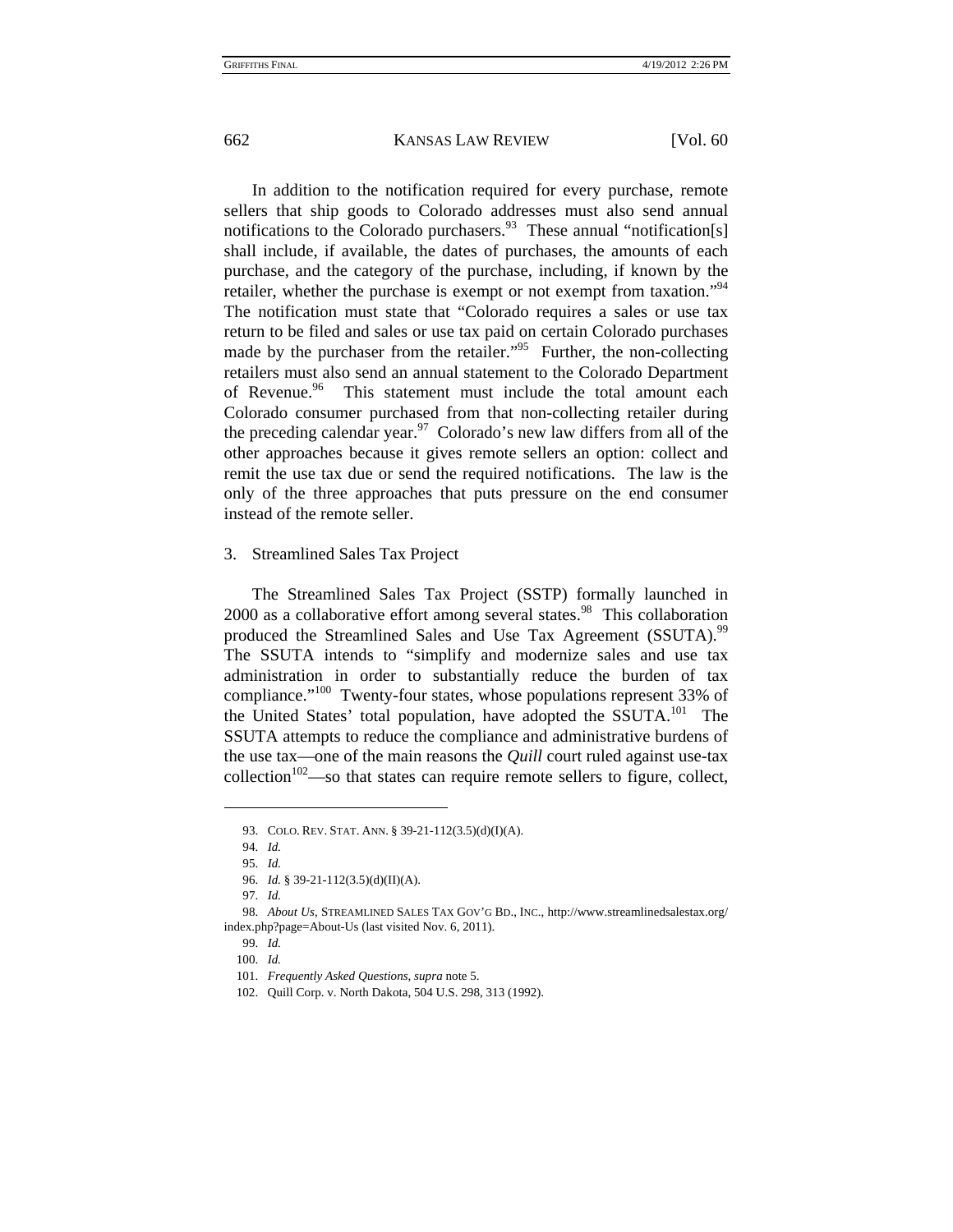and remit use taxes. The SSTP and SSUTA differ from the other approaches because Congress needs to pass legislation requiring all states to be full members; ultimately, the SSTP anticipates federal legislation authorizing state sales and use-tax collection from remote sellers catalyzed by the SSUTA's simplification of tax administration.<sup>103</sup> The SSTP and SSUTA are a response to the Court in  $Quill$ ,<sup>104</sup> which, reiterating Dormant Commerce Clause doctrine, left open Congress's ability to reverse its decision.<sup>105</sup> Without action by Congress, the SSTP and SSUTA will fail to increase use-tax revenue for member states.<sup>106</sup>

The SSUTA attempts to achieve its goals of simplicity and uniformity in several ways. One way is that the SSUTA requires members to utilize a "Library of Definitions" for products that a jurisdiction may potentially subject to tax.<sup>107</sup> For example, until recently, states did not even have a uniform definition of candy.<sup>108</sup> These nonuniform definitions only add to the complexity of use taxes and increase the burdens on remote sellers. The SSUTA also limits a state's ability to tax an item contained in the library unless the state uses the prescribed definition.<sup>109</sup> When a state wishes to tax an item, "[it] must then establish a tax 'matrix' in which [it] check[s] off which of the library items [it] will tax."110 The SSUTA also limits the number of tax rates a state can have, including those rates imposed by counties and localities.<sup>111</sup> A state desiring to join the SSTP must prove substantial compliance with the current SSUTA.<sup>112</sup> While the SSTP and SSUTA have gained acceptance, several attempts at passing federal legislation have failed.<sup>113</sup> This illustrates the major flaw of the SSTP: without

<sup>103.</sup> *See Frequently Asked Questions*, *supra* note 5 (describing how the simplification of sales and use-tax administration, as proposed by the SSUTA, lays the groundwork for congressional action).

<sup>104.</sup> *See About Us*, *supra* note 98.

<sup>105.</sup> *Quill*, 504 U.S. at 318.

<sup>106.</sup> *Frequently Asked Questions*, *supra* note 5.

 <sup>107.</sup> STREAMLINED SALES AND USE TAX AGREEMENT (SSUTA) § 327 (2011), *available at*  http://www.streamlinedsalestax.org/uploads/downloads/Archive/SSUTA/SSUTA%20AS%20Amend ed%2005-19-11.pdf.

 <sup>108.</sup> Henchman, *supra* note 12.

 <sup>109.</sup> Galle, *supra* note 56, at 1393 (citing SSUTA § 304).

<sup>110.</sup> *Id.* (footnote omitted).

<sup>111.</sup> *See id.* at 1393 (citing SSUTA § 308).

 <sup>112.</sup> SSUTA §§ 804, 805.

<sup>113.</sup> *See* Sales Tax Fairness and Simplification Act, H.R. 3396, 110th Cong. (2007); Streamlined Sales Tax Simplification Act, S. 2153, 109th Cong. (2005); Streamlined Sales and Use Tax Act, S. 1736, 108th Cong. (2003); Streamlined Sales and Use Tax Act, H.R. 3184, 108th Cong. (2003); Internet Tax Moratorium and Equity Act, S. 512, 107th Cong. (2001).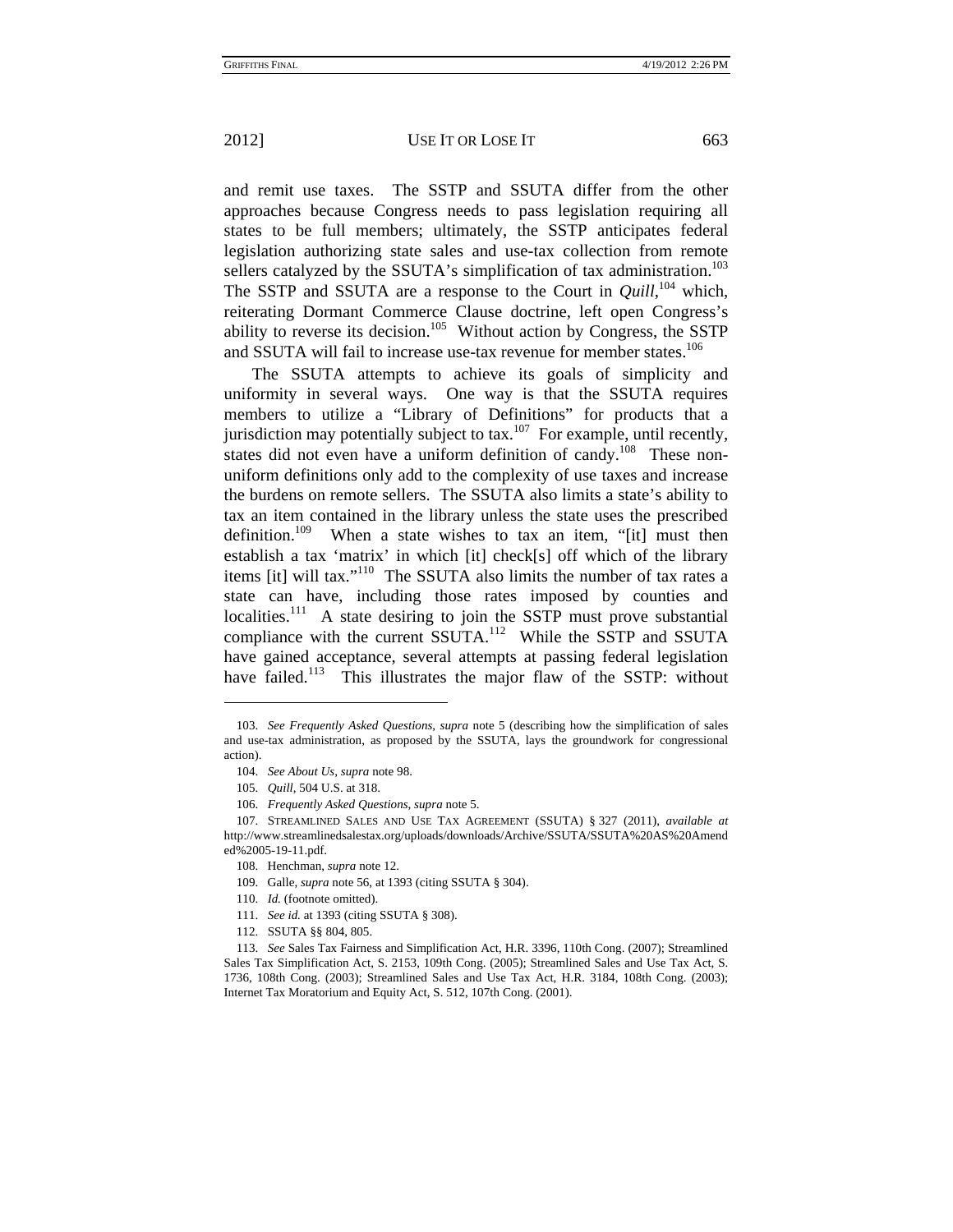congressional action, the SSTP will not achieve its overarching goal decreasing burdens on use-tax compliance and, therefore, increasing usetax revenues for states.

### III. ANALYSIS

### *A. Due Process Analysis of State Approaches*

The Fifth and Fourteenth Amendments to the U.S. Constitution lay out the Due Process Clauses. These Clauses combine to protect citizens from deprivation of "life, liberty, or property, without due process of law."<sup>114</sup> Due process, as applied to the states' abilities to tax interstate transactions, has gone through many changes over the years.<sup>115</sup> The *Quill* Court, however, laid out a standard<sup>116</sup> that has survived for the last two decades.<sup>117</sup> While a due process challenge is easier to withstand than a Dormant Commerce Clause challenge, it still warrants discussion.

In *Quill*, the Court backed off the physical-presence standard that had dominated the due process tax analysis for many years, replacing it with standards concerned with "fundamental fairness."<sup>118</sup> The Court stated that due process was more of a "flexible inquiry into whether a defendant's contacts with the forum made it reasonable . . . to require it to defend the suit in that State."<sup>119</sup> The Court took the test for due process indirectly from the personal jurisdiction analysis, affirming that a business that "purposefully avails" itself of a market is subject to jurisdiction in the state, even without physical presence.<sup>120</sup> Thus, the

 $\overline{a}$ 

Burger King Corp. v. Rudzewicz, 471 U.S. 462, 475–76 (1985) (citations omitted) (quoting Keeton

 <sup>114.</sup> U.S. CONST. amend. V; U.S. CONST. amend. XIV, § 1.

<sup>115.</sup> *See* Quill Corp. v. North Dakota, 504 U.S. 298, 306–08 (1992) (discussing prior Supreme Court decisions regarding the due process limitations on states' taxation of transactions in interstate commerce).

<sup>116.</sup> *Id.* at 312–13 (1992).

 <sup>117</sup>*.* Red Earth LLC v. United States, 728 F. Supp. 2d 238, 247–48 (W.D.N.Y. 2010) (applying the *Quill* due process standard to state taxes levied on an out-of-state seller).

<sup>118.</sup> *Quill*, 504 U.S. at 312.

<sup>119.</sup> *Id.* at 307.

<sup>120.</sup> *Id*. As the Court had previously explained in the context of personal jurisdiction, the consideration requires a multi-part analysis:

Thus where the defendant "deliberately" has engaged in significant activities within a State or has created "continuing obligations" between himself and residents of the forum, he manifestly has availed himself of the privilege of conducting business there, and because his activities are shielded by "the benefits and protections" of the forum's laws it is presumptively not unreasonable to require him to submit to the burdens of litigation in that forum as well.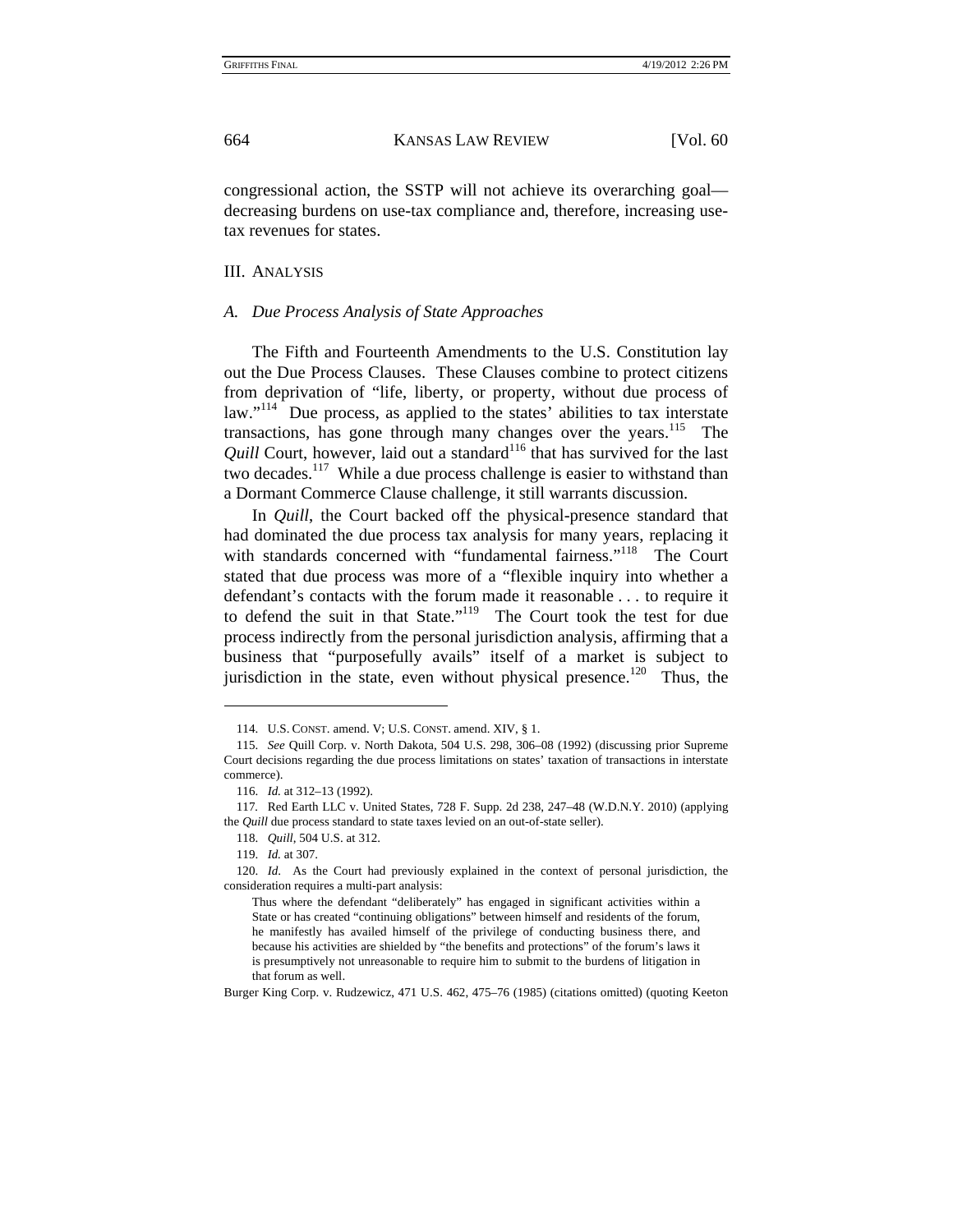*Quill* Court found it appropriate—at least for due process purposes—that a state could require the business to collect and remit use taxes when it could properly subject the business to suit within the state.<sup>121</sup>

All the individual state approaches discussed in this Comment appear to satisfy due process by including a *de minimis* standard in their respective laws. For example, in New York, a remote seller must have entered into an agreement with a New York resident that resulted in the resident's referring more than \$10,000 in gross receipts to the seller before the law requires it to collect use taxes.<sup>122</sup> The  $$10,000$  in gross sales must have been to consumers located in New York.123 This *de minimis* exception guarantees that the remote seller has directed "substantial" business toward the state through either an agreement with the in-state affiliate or sales made to consumers, thus satisfying the due process purposeful availment requirement. North Carolina's version of the affiliate tax law contains a *de minimis* exception of  $$10,000$ , <sup>124</sup> while Rhode Island's tax includes *de minimis* exception of \$5,000.<sup>125</sup> Colorado's increased notification law also contains a *de minimis* provision: the remote seller must have over \$100,000 in sales to Colorado purchasers before being subject to the law's requirements.<sup>126</sup> All of these *de minimis* standards attempt to ensure that a remote seller required to collect taxes has purposefully directed its activities at a state, thus satisfying due process.

The Appellate Division of the New York Supreme Court recently held that New York's affiliate law, on its face, did not violate the Due Process Clause.<sup>127</sup> Previously, the lower court had dismissed complaints alleging that the statute was unconstitutional under the Due Process Clause, the Commerce Clause, and the Equal Protection Clause.<sup>128</sup> While the law survived all three facial challenges, the court remanded the

v. Hustler Magazine, Inc., 465 U.S. 770, 781 (1984); Travers Health Ass'n v. Virginia *ex rel.* State Corp. Comm'n, 339 U.S. 643, 648 (1950)).

<sup>121.</sup> *Quill*, 504 U.S. at 307–08 (rejecting Quill Corp.'s due process challenge to a North Dakota use tax because Quill "purposefully directed its activities" at residents, its contacts were sufficient in magnitude, and the tax "related to the benefits Quill receive[d] from access to the State").

 <sup>122.</sup> N.Y. TAX LAW § 1101(b)(8)(vi) (McKinney Supp. 2012).

<sup>123.</sup> *Id.*

 <sup>124.</sup> N.C. GEN. STAT. ANN. § 105-164.8(b)(3) (West Supp. 2010).

 <sup>125.</sup> R.I. GEN. LAWS ANN. § 44-18-15(a)(2) (West Supp. 2011).

 <sup>126.</sup> COLO. CODE REGS. § 39-21-112.3.5(1)(a)(iii) (2012).

 <sup>127.</sup> Amazon.com, LLC v. N.Y. State Dep't of Taxation & Fin., 913 N.Y.S.2d 129, 139–41 (App. Div. 2010), *aff'g as modified* 877 N.Y.S.2d 842 (Sup. Ct. 2009).

<sup>128.</sup> *Amazon.com*, 877 N.Y.S.2d at 846.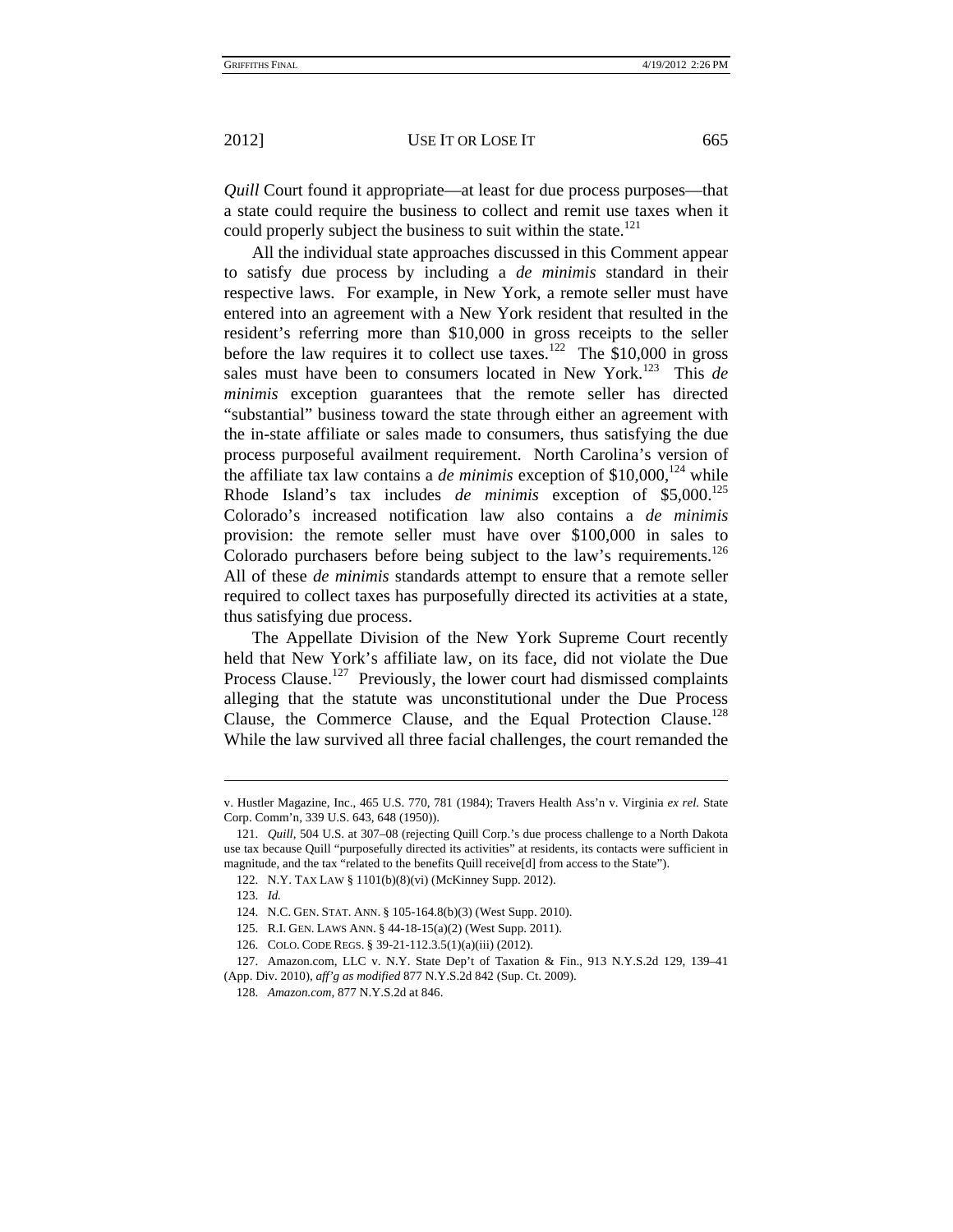case because there was insufficient evidence to make a determination on the as-applied claims under the Commerce and Due Process Clauses.<sup>129</sup> In regard to the due process challenge, the court first noted that the statute required remote sellers that solicited business in New York through affiliates to collect use taxes.<sup>130</sup> The court implied that solicitation by affiliates establishes purposeful availment of New York for remote sellers.<sup>131</sup> Next, the court found rational the law's presumption that affiliates would in fact solicit business, instead of merely advertising.<sup>132</sup> The court deemed this presumption rational because it is the goal of both the affiliate and the remote seller to make money.<sup>133</sup> To maximize earnings, at least some affiliates would engage in solicitation, thus invoking the law's requirements.<sup>134</sup> Therefore, even absent a *de minimis* requirement, New York's law—and presumably other affiliate laws—did not facially violate the Due Process Clause.

By their design, the SSTP and SSUTA do not warrant due process analysis. The Court in *Quill* practically asked for the formation of the SSTP.<sup>135</sup> The Court wrote that "Congress is now free to decide whether, when, and to what extent the States may burden interstate mail-order concerns with a duty to collect use taxes," which is a sign that the Due Process Clause does not prohibit Congress from imposing uniform use and sales tax laws throughout the country.<sup>136</sup>

Thus, the SSTP merely awaits congressional implementation, and it will not have to face due process challenge. The SSUTA, however, may run afoul of the *essence* of due process. First, due process asks whether a business purposefully avails itself of a state's market by taking advantage of the protections and rights that a state offers.<sup>137</sup> The SSUTA, though, contains no *de minimis* exception or other requirement to guarantee that the business has purposefully directed its activities at a chosen state. Because many large businesses already have procedures in place to figure, collect, and remit use taxes, they will not realize significant

l

136. *Id.*

<sup>129.</sup> *Amazon.com*, 913 N.Y.S.2d at 145–46.

<sup>130.</sup> *Id.* at 139.

<sup>131.</sup> *See id.* at 140.

<sup>132.</sup> *Id.*

<sup>133.</sup> *Id*.

<sup>134.</sup> *Id.*

<sup>135.</sup> *See* Quill Corp. v. North Dakota, 504 U.S. 298, 318 (1992) ("[T]he underlying issue is not only one that Congress may be better qualified to resolve, but also one that Congress has the ultimate power to resolve." (footnote omitted)).

<sup>137.</sup> *Id.* at 306–07.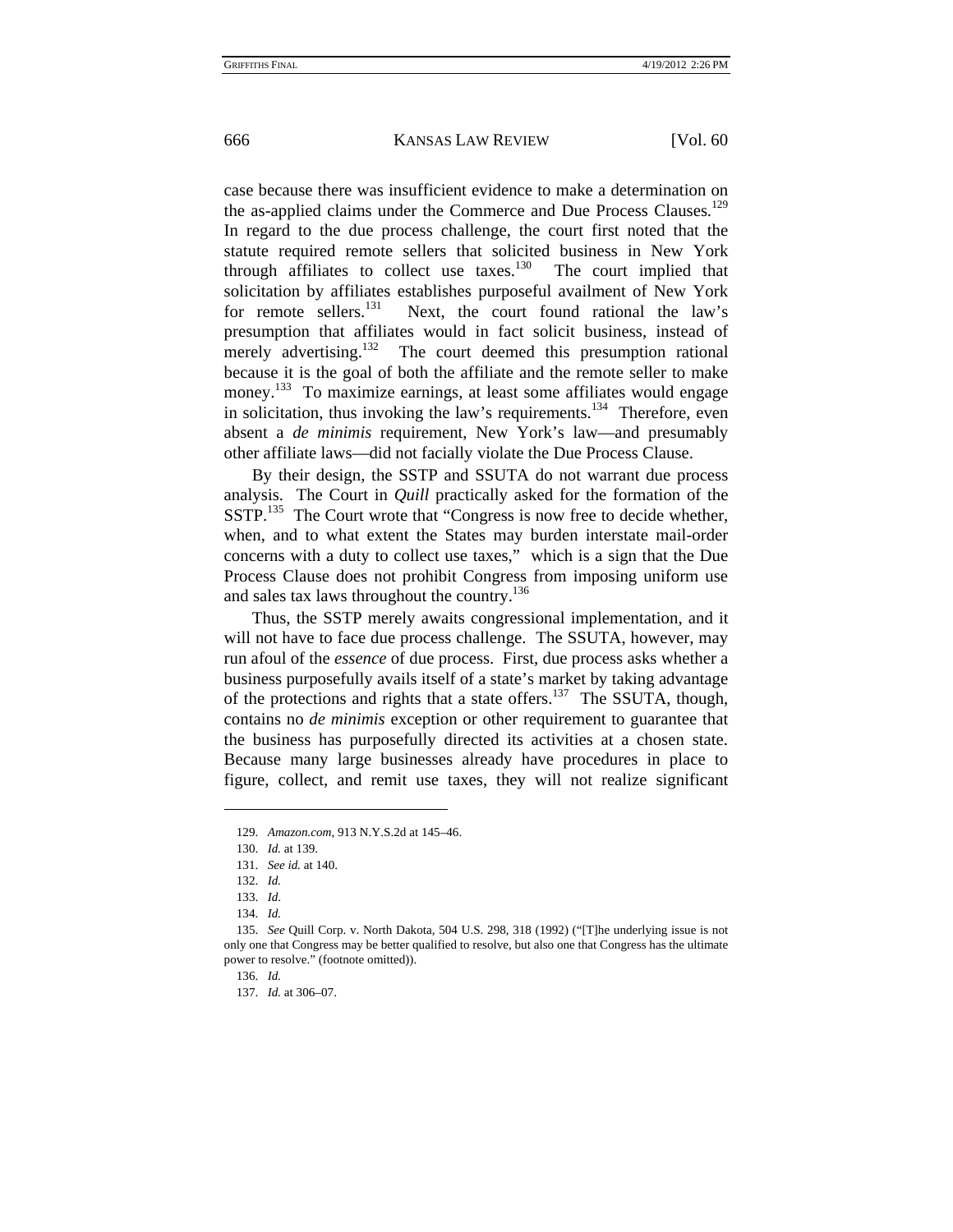damage from the adoption of the SSUTA and congressional implementation of the SSTP. On the other hand, smaller businesses likely taking advantage of fewer state benefits—will not have procedures in place to immediately deal with the law. Thus, while a large business—receiving many benefits from a state—can comply with the SSTP in a matter of hours, a small business will have to incur large costs and dramatic changes to comply with the new system. Even though a congressionally adopted SSTP will avoid due process challenge, it will not avoid the due process problems faced by the other approaches.

Every approach appears to withstand due process challenge—based in large part on the standards ensuring that a business "purposefully avails" itself of the state's market. As noted in *Quill*, however, due process will not often render a tax law unconstitutional.<sup>138</sup> The law must also pass the more stringent Dormant Commerce Clause analysis.

#### *B. Dormant Commerce Clause Analysis of State Approaches*

The "Dormant" Commerce Clause is a legal doctrine inferred from the Commerce Clause in Article I of the U.S. Constitution. Because the Commerce Clause grants Congress the power to regulate commerce among the states, $139$  the negative inference is that the Clause bars states from imposing laws that improperly burden or discriminate against interstate commerce.140 The Court solidified the Dormant Commerce Clause's application to state taxes in *Complete Auto Transit, Inc. v. Brady*,<sup>141</sup> and the *Quill* Court adopted this standard.<sup>142</sup> In *Complete Auto*, the Court held that a state may require a remote seller to collect taxes on the state's behalf when the "tax is applied to an activity with a substantial nexus with the taxing State, is fairly apportioned, does not discriminate against interstate commerce, and is fairly related to the services provided by the State."143 The first and fourth prongs of the test "limit the reach of state taxing authority so as to ensure that state taxation does not unduly burden interstate commerce."<sup>144</sup> The second and third prongs "prohibit

<sup>138.</sup> *Id.* at 306–08.

 <sup>139.</sup> U.S. CONST. art. I, § 8, cl. 3.

 <sup>140.</sup> Gibbons v. Ogden, 22 U.S. (9. Wheat.) 1, 13–17 (1824).

 <sup>141. 430</sup> U.S. 274, 279 (1977) (adopting a four-factor test for assessing tax laws against Commerce Clause challenge).

<sup>142.</sup> *Quill*, 504 U.S. at 310.

<sup>143.</sup> *Complete Auto*, 430 U.S. at 279.

<sup>144.</sup> *Quill*, 504 U.S. at 313.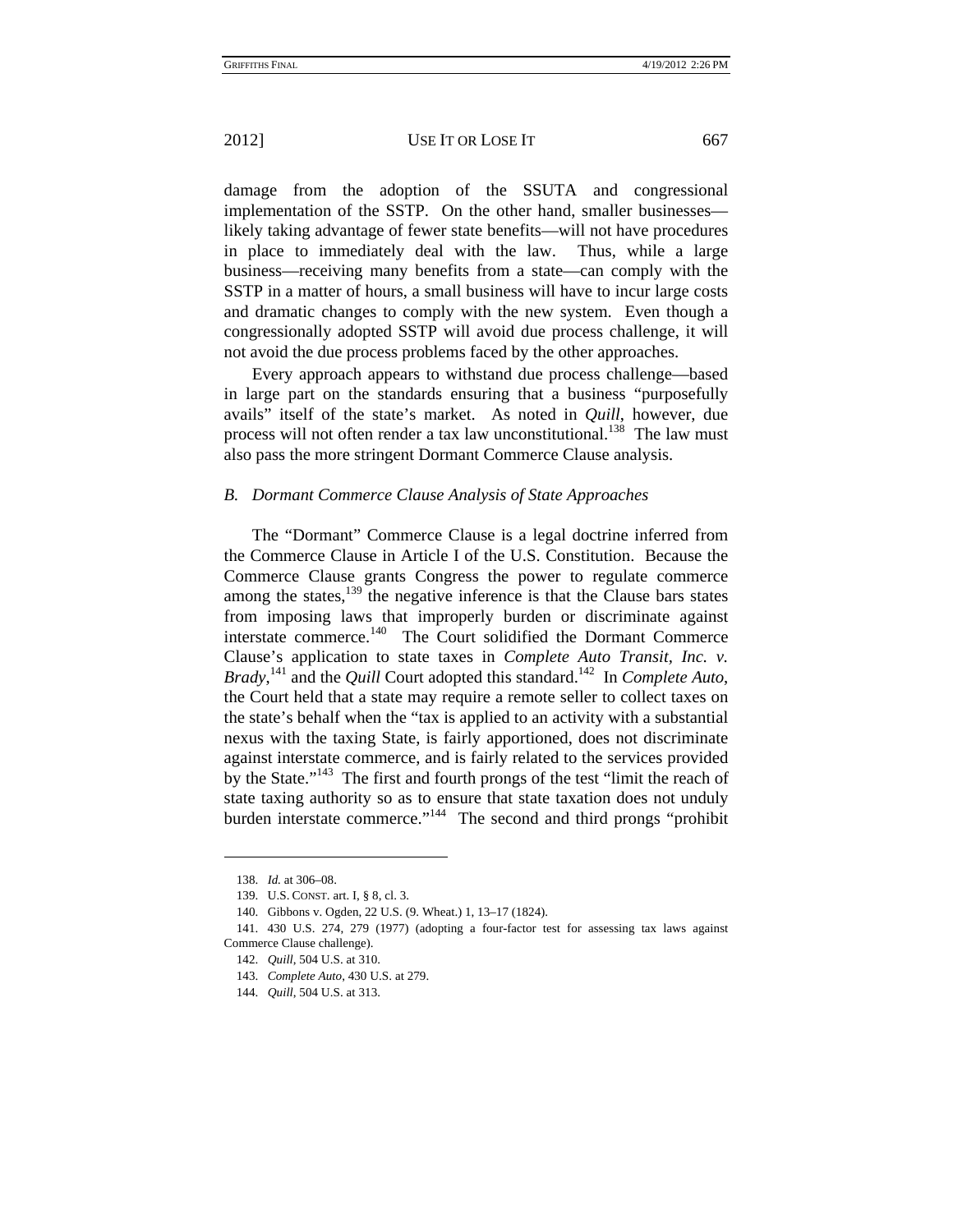taxes that pass an unfair share of the tax burden onto interstate commerce."<sup>145</sup>

The "substantial nexus" requirement of the *Complete Auto* test—the first prong—has created the most controversy. Some commentators suggest the only way to satisfy substantial nexus is through physical presence, such as a store or employees within a state.<sup>146</sup> This argument, however, expands the *Quill* decision too far, especially when considering that *Quill* did not account for the potentials of the Internet and ecommerce. Without question, the *Quill* Court established that a retailer "whose only connection with customers in the [taxing] State is by common carrier" is free from the duty to collect taxes for that state.<sup>147</sup> As sales have become less dependent on physical interactions, fewer businesses have the requisite substantial nexus with a state, and inevitably, states lose tax revenue.

Even the Court in *Quill* disagreed over what satisfied the "substantial nexus" requirement. In a lengthy and persuasive dissent, Justice White argues that physical presence in an economy is an archaic view of commerce.<sup>148</sup> Justice White pointed to the many advantages remote sellers gain from doing business with residents of a state, even though they may never actually have a "physical presence" within that state:

These advantages include laws establishing sound local banking institutions to support credit transactions; courts to ensure collection of the purchase price from the seller's customers; means of waste disposal from garbage generated by mail-order solicitations; and creation and enforcement of consumer protection laws, which protect buyers and sellers alike, the former by ensuring that they will have a ready means of protecting against fraud, and the latter by creating a climate of consumer confidence that inures to the benefit of reputable dealers in mail-order transactions.

<sup>145.</sup> *Id.*

 <sup>146.</sup> Daniel Tyler Cowan, Recent Development, *New York's Unconstitutional Tax on the Internet:* Amazon.com v. New York State Department of Taxation & Finance *and the Dormant Commerce Clause*, 88 N.C. L. REV. 1423, 1436 (2010) ("The *Quill* Court was clear: physical presence, in the form of 'a small sales force, plant or office' is required." (quoting *Quill*, 504 U.S. at 315)). This statement by the Court is at best dicta because the court admits this area of law is a "quagmire" and that the rule is rather artificial. *Quill*, 504 U.S. at 315. Further, the Court's used this exact language: "Whether or not a State may compel a vendor to collect a sales or use tax *may*  turn on the presence in the taxing State of a small sales force, plant, or office." *Id.* (emphasis added). 147. *Quill*, 504 U.S. at 315 (alteration in original) (quoting Nat'l Bellas Hess, Inc. v. Dep't of

Revenue, 386 U.S. 754, 758 (1967)) (internal quotation marks omitted).

<sup>148.</sup> *Id.* at 327–28 (White, J., dissenting).

<sup>149.</sup> *Id.* at 328.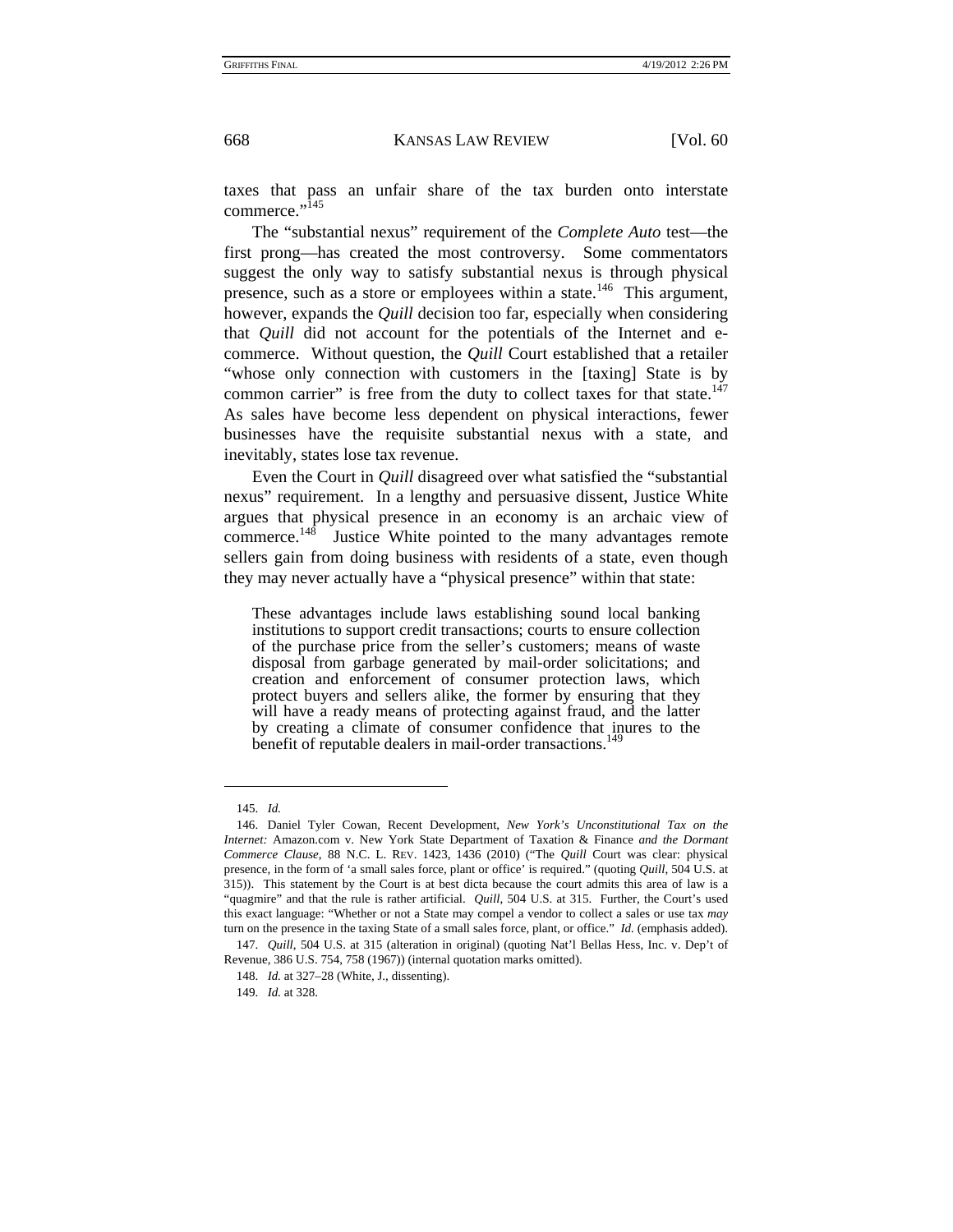Justice White's dissent practically predicts the rise of e-commerce. The arguments he advances apply even more readily to today's society where many transactions occur digitally, without any type of physical interaction. In the almost twenty years since *Quill*, the opportunities for a remote seller to reap the benefits of a state without having any use-taxcollection responsibility toward that state have grown. Such opportunities have motivated states to develop the innovative approaches that require remote sellers to "pay" for these benefits.

As previously mentioned, the Appellate Division of the New York Supreme Court recently ruled on facial and as-applied challenges under the Due Process, Equal Protection, and Commerce Clauses to New York's affiliate law.<sup>150</sup> The court held that the law, on its face, did not violate the Commerce Clause.<sup>151</sup> First, the court found the requisite substantial nexus because the law imposes obligations on a remote seller "only where the [remote seller] enters into a business-referral agreement with a New York State resident, and only when that resident receives a commission based on a sale in New York."152 The court emphasized that "passive advertising" would not satisfy the required substantial nexus, but solicitation by affiliates would.<sup>153</sup> The law meets this requirement by allowing the remote seller to rebut the presumption of physical presence by proving all affiliates engaged only in advertising.<sup>154</sup> A remote seller "merely has to include in its contract with the in-state vendor a provision prohibiting [the affiliate] from 'engaging in any solicitation activities . . .' and the in-state representative must provide an annual certification that it has not engaged in any prohibited solicitation."155 Therefore, the law does not violate the Commerce Clause because it imposes obligations only on remote sellers who contract with in-state residents and only when those residents engage in direct solicitation.<sup>156</sup>

The decision suggests that as long as an affiliate law requires solicitation, and not merely advertising, it will pass a facial Dormant Commerce Clause challenge. Problems may still arise, especially when a specific business challenges an affiliate law. As pointed out by the court

 <sup>150</sup>*.* Amazon.com, LLC v. N.Y. State Dep't of Taxation & Fin., 913 N.Y.S.2d 129, 146 (N.Y. App. Div. 2010), *aff'g as modified* 877 N.Y.S.2d 842 (N.Y. Sup. Ct. 2009).

<sup>151.</sup> *Id.* at 138.

<sup>152.</sup> *Id.*

<sup>153.</sup> *Id.* at 138–39.

 <sup>154.</sup> *Id.* 

<sup>155.</sup> *Id.* (footnote omitted).

<sup>156.</sup> *Id.*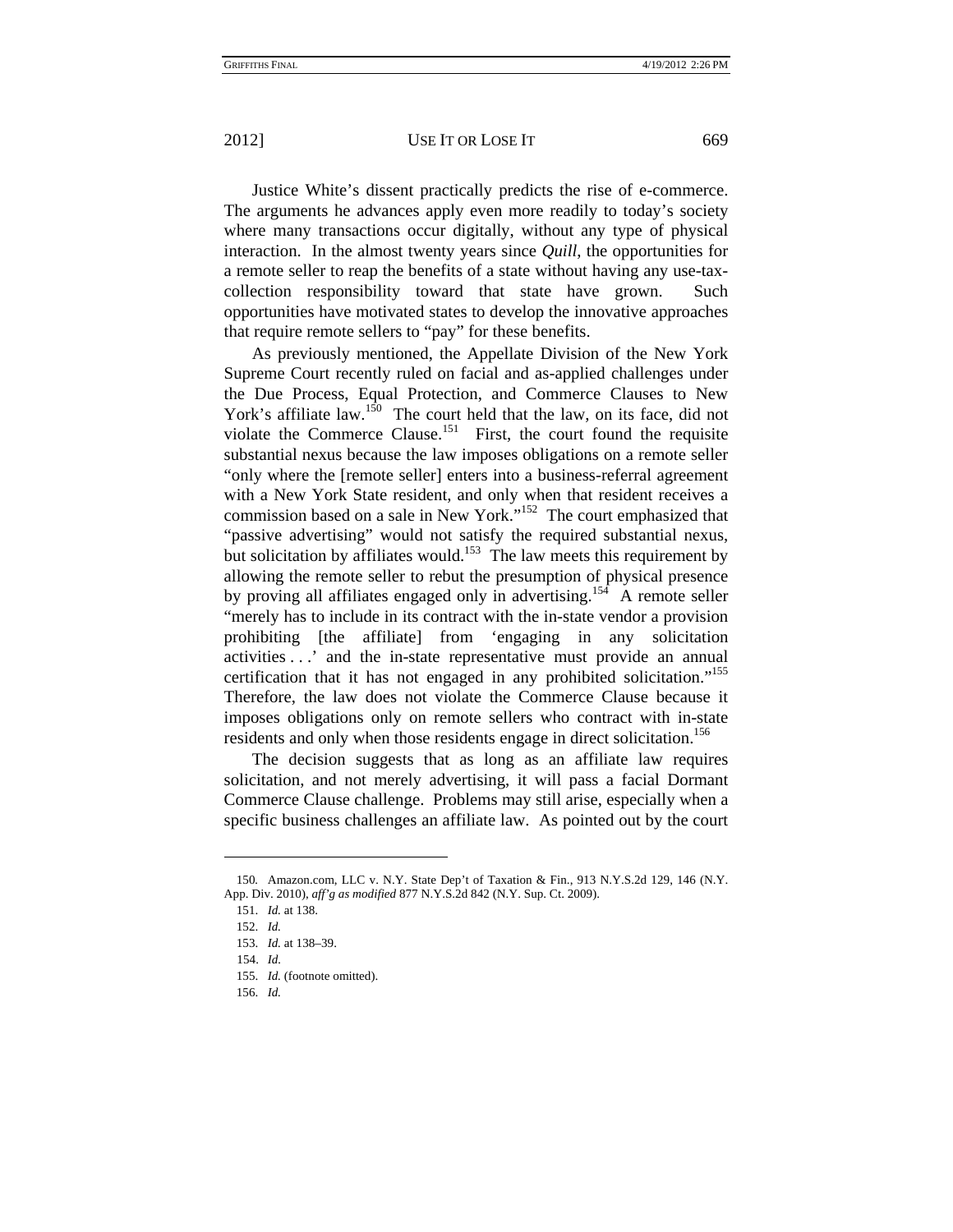in New York, when all of a business's affiliates only advertise and do not solicit business, the substantial nexus does not exist.<sup>157</sup> Therefore, it is imperative that all affiliate laws have safeguards in place to guarantee that in-state representatives actually solicit business for the remote seller. New York safeguards businesses with affiliates engaged in purely advertising by allowing the remote seller "a ready escape hatch or safe harbor" through the rebuttable presumption of solicitation.<sup>158</sup> Even with the safeguard in place, New York's law must still pass the as-applied challenge, which may require proving that thousands of affiliates did solicit business for their online retailers.

It is not entirely clear how a court would apply the Dormant Commerce Clause to Colorado's increased notification approach. In Colorado, the remote seller does not have the burden of collecting the use tax and only bears the burden of notifying consumers of purchases that are subject to the use tax.<sup>159</sup> This notification burden differs greatly from the burdens recognized by the Court in *Quill—*the requirements of figuring, remitting, and collecting the use  $tax.^{160}$  Therefore, it is undecided how much of a burden the notification standards place on remote sellers and whether a "substantial nexus" would be required.

Nonetheless, Colorado's law likely survives a Dormant Commerce Clause challenge for two reasons. First, it does not require the business to calculate, collect, and remit use taxes.<sup>161</sup> Under the Colorado law, a remote seller is not responsible for figuring and collecting the tax unless it chooses to do so to avoid the reporting requirements.<sup>162</sup> A remote seller subject to the Colorado law has two responsibilities: keeping track of its sales shipped to Colorado addresses and notifying the purchaser and state of the sales.<sup>163</sup> The law implicitly recognizes that figuring and collecting use tax is much more burdensome than the notification requirements; thus, Colorado *allows* the remote seller to collect the tax instead of notifying Colorado purchasers of their obligation to pay the tax.

<sup>157.</sup> *Id.* at 138–39.

<sup>158.</sup> *Id.*

 <sup>159.</sup> COLO. REV. STAT. ANN. § 39-21-112(3.5) (West Supp. 2011).

<sup>160.</sup> *See* Quill Corp. v. North Dakota, 504 U.S. 298, 302 (1992) (citing N.D. CENT. CODE § 57- 40.2-07 (Supp. 1991)).

 <sup>161.</sup> COLO. REV. STAT. ANN. § 39-21-112(3.5).

<sup>162.</sup> *Id.*

<sup>163.</sup> *Id.*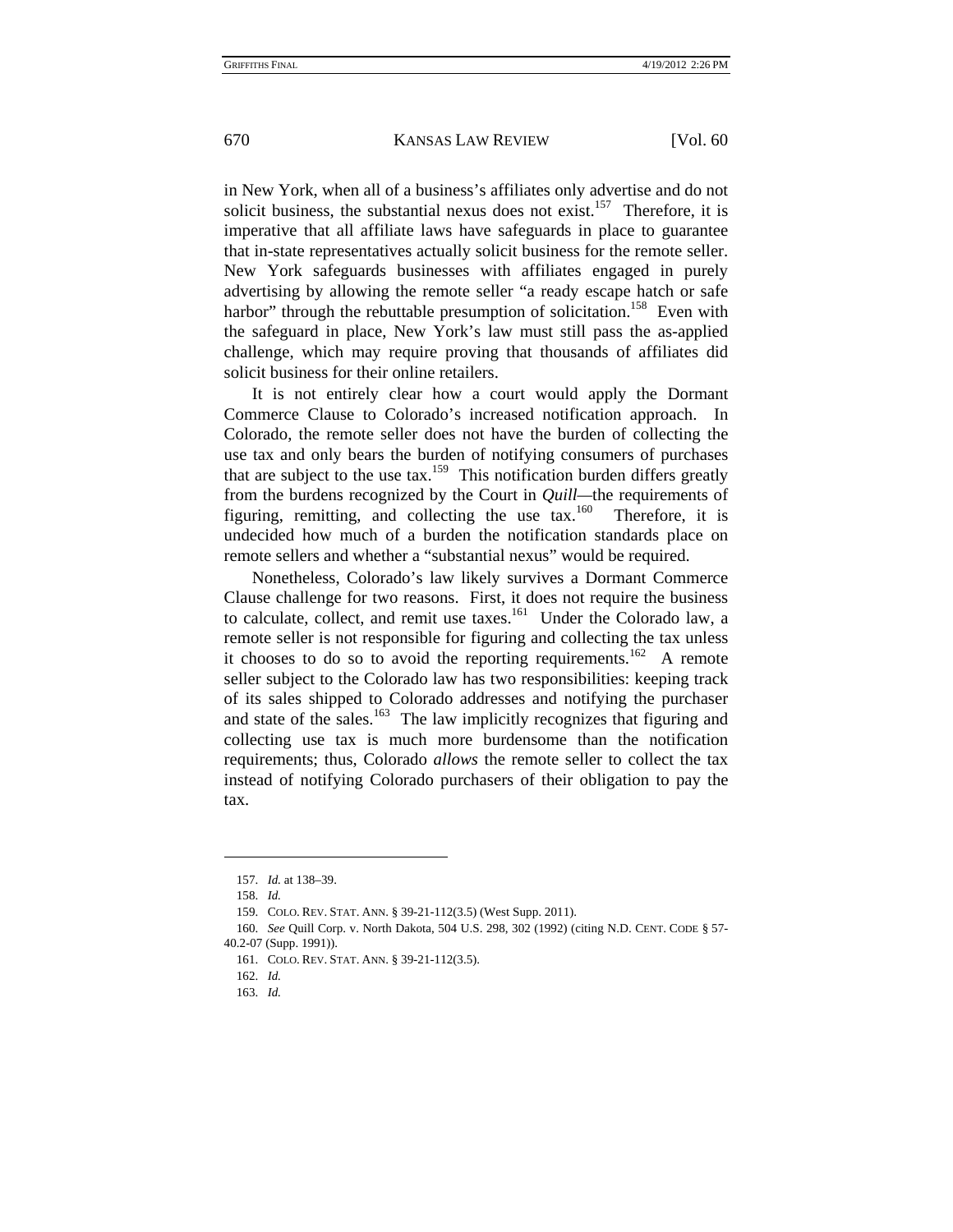Second, the Colorado law attempts to minimize the burdens placed on remote sellers.164 It includes a provision that allows a non-collecting retailer to use a generalized notification if it also faces the same reporting requirements in others states.<sup>165</sup> If other states implement a similar type of notification law, then multi-state retailers face minimal compliance burdens. This is important because, as stated in *Quill*, the state must limit the burdens it places on the out-of-state businesses so as to avoid burdening interstate commerce.<sup>166</sup> Because the law allows businesses to use the same notification in several states, Colorado has actively sought to diminish the burdens its law places on remote sellers.<sup>167</sup>

While the Colorado law only requires remote sellers to comply with the notification requirements, some of the regulated entities have asserted that the law "clearly intended to increase the compliance burden to a point where online retailers will be induced to 'voluntarily' collect Colorado sales tax."<sup>168</sup> While this argument may have some merit, the holding in *Quill* undercuts it. The Court in *Quill* noted that required compliance with the various taxing jurisdictions, different definitions, and assorted exemptions imposed an undue administrative burden.<sup>169</sup> Here, the business must comply only with reporting purchases to the state; there is nothing to keep track of outside of what the business already possesses, which is the consumer's name, addresses, and purchases. A court would be less likely to find an undue burden where a business must provide information that it already possesses. Even with these provisions in place, Colorado's law faces staunch opposition from remote sellers.

A recently filed lawsuit challenges Colorado's new law by arguing that it discriminates against out-of-state retailers and unduly burdens interstate commerce.<sup>170</sup> The plaintiff alleges that the Colorado law discriminates against out-of-state retailers because they must spend time

<sup>164.</sup> *Id.*

 <sup>165.</sup> COLO. CODE REGS. § 39-21-112.3.5(2)(e) (2010).

<sup>166.</sup> *See* Quill Corp. v. North Dakota, 504 U.S. 298, 313 (1992).

 <sup>167.</sup> While this portion of the law is a proactive step, it retains limited value until other states implement laws requiring the same information as Colorado.

<sup>168.</sup> *Amazon Reacts to Colorado Interest Sales Tax Measure by Firing Its Colorado Associates*, HUFFINGTON POST (Mar. 8, 2010, 9:20 AM), http://www.huffingtonpost.com/2010/03/08/amazonreacts-to-colorado\_n\_490028.html (quoting Letter from the Amazon Assocs. Team to Colo.-Based Amazon Assocs. (Mar. 8, 2010)).

<sup>169.</sup> *Quill*, 504 U.S. at 313 n.6.

 <sup>170.</sup> Direct Mktg. Ass'n v. Huber, No. 10-cv-01546-REB-CBS, 2011 WL 250556, at \*3 (D. Colo. Jan. 26, 2011).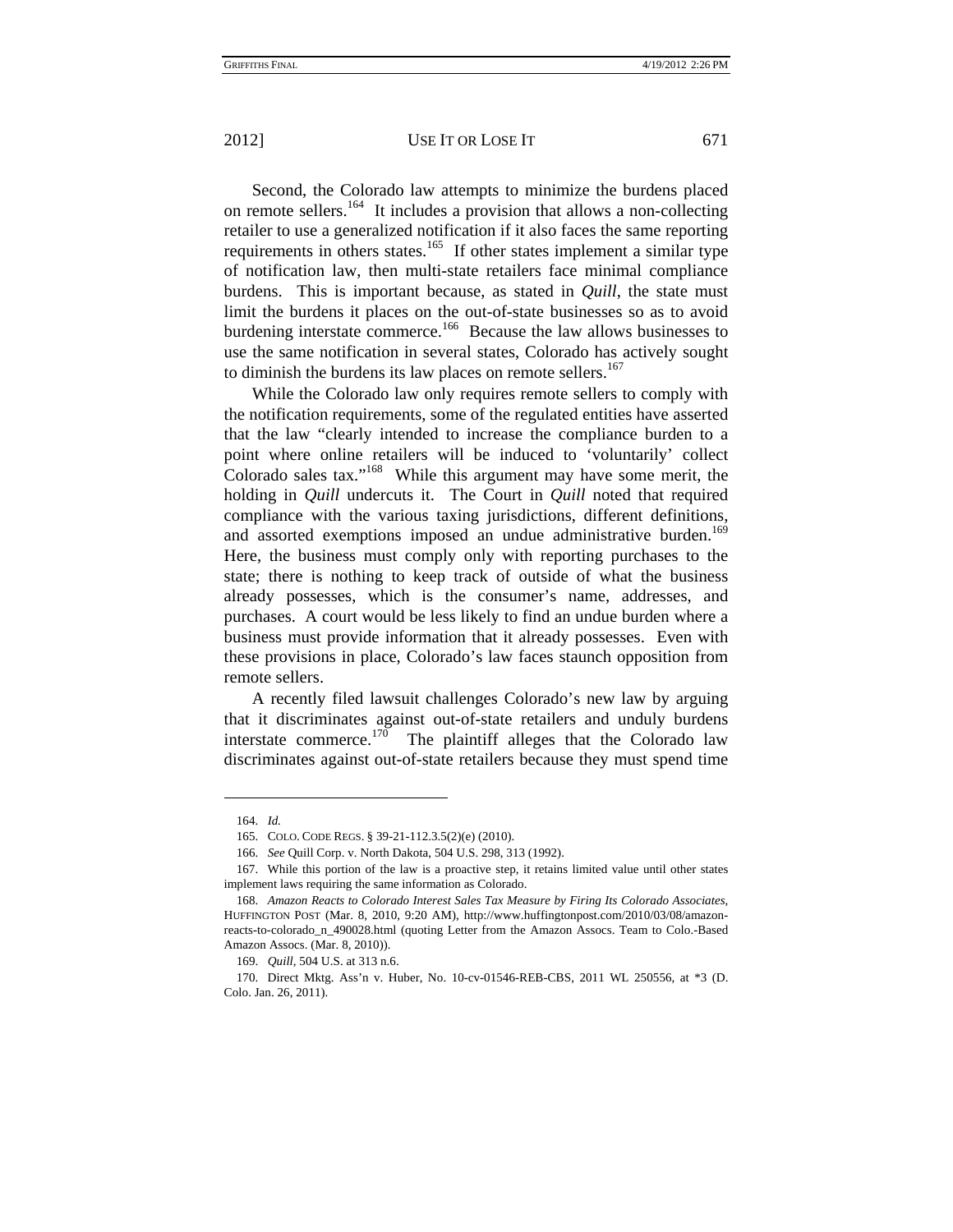and money to change their business practices to comply with the new law, while retailers located within Colorado are not subject to the same reporting requirements.<sup>171</sup> Even though Colorado's law attempts to reduce the burdens placed on remote sellers, some burdens must inevitably fall on the remote seller in order to increase use-tax revenue. Colorado's law differs from other approaches, however, because the true burden—as specified in *Quill* as figuring, collecting, and remitting the use tax—falls on the consumer and not on the business.

A Dormant Commerce Clause analysis of the SSTP and SSUTA is unnecessary.<sup>172</sup> The SSTP—formed in response to the *Quill* Court's calling on Congress to resolve the use-tax-collection dispute—by design avoids a Dormant Commerce Clause challenge. Because Congress has the authority to determine what burdens commerce,  $173$  adoption of the SSUTA would indicate that Congress believes that the measure did not burden interstate commerce. Thus, if Congress required all states to adopt the SSUTA, no basis would exist to challenge it on Dormant Commerce Clause grounds. As previously discussed, however, the SSUTA and SSTP contain several flaws that make passage by Congress highly unlikely.

### *C. Feasibility of Implementing State Approaches*

States that have enacted affiliate laws have encountered many implementation problems. With large retailers cutting ties with affiliates and eroding the required nexus,  $174$  states have realized that the approach included unforeseen flaws. The affiliate laws' intention of taxing companies through independent contractors and affiliates—thus avoiding entity isolation issues—has backfired. This shows the main weakness of the affiliate laws: a remote seller can erode the nexus, which Part III.D discusses in more detail. Further, large remote sellers have almost unlimited resources to challenge these laws. As evidenced by the lawsuits and opposition to the affiliate laws, states have a long hill to climb before the approaches will achieve their goals.

<sup>171.</sup> *Id.*

 <sup>172.</sup> Still, SSUTA's sourcing scheme potentially burdens interstate commerce and, thus, threatens its implementation. *See* Part III.C.

<sup>173.</sup> *See Quill*, 504 U.S. at 318.

<sup>174.</sup> *See, e.g.*, Kopytoff, *supra* note 78, at B1 (describing how Amazon fired its in-state affiliates in Colorado, North Carolina, and Rhode Island).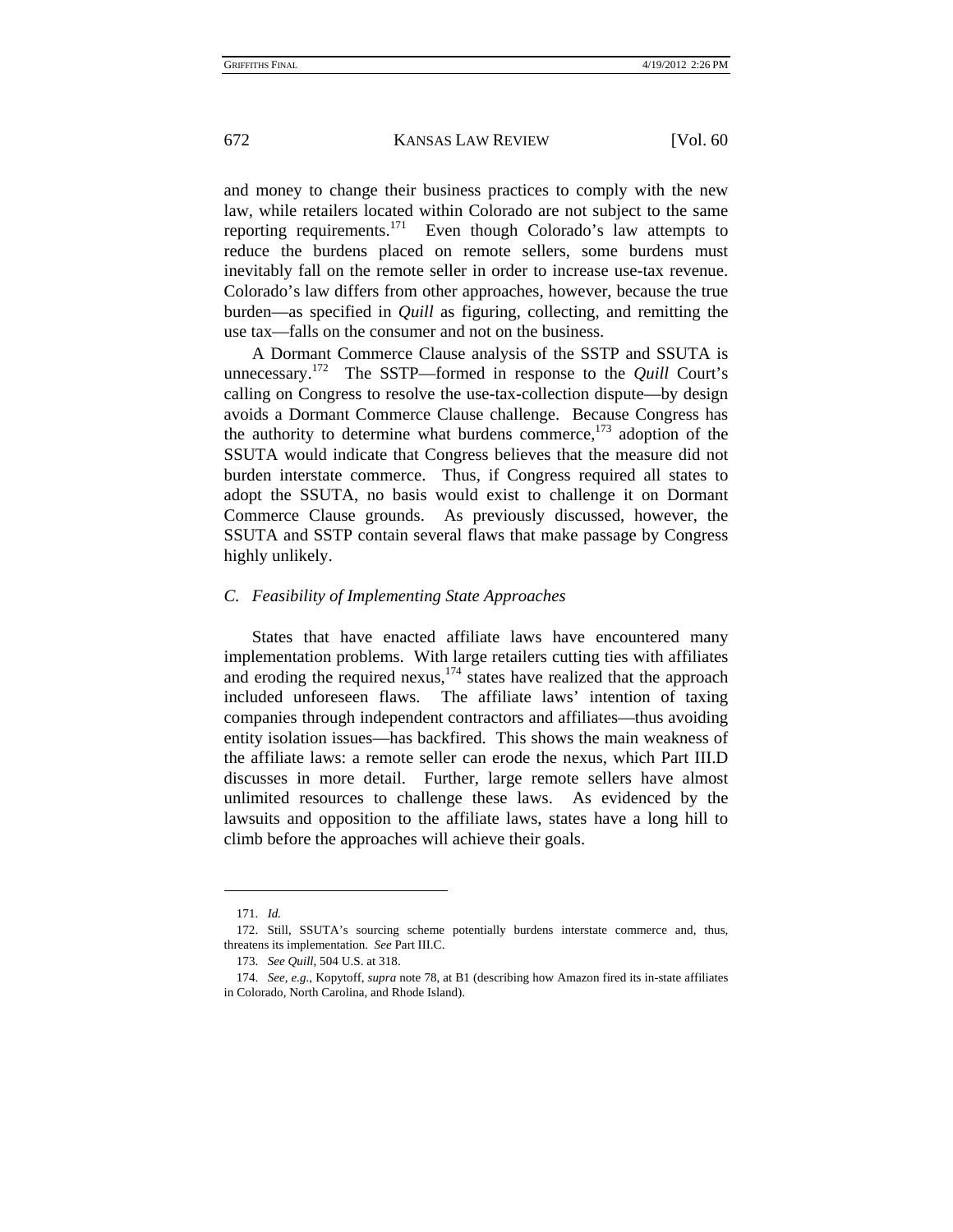An aspect of the Colorado law that makes it superior to the affiliate laws is that the remote seller cannot exempt itself from the law by cutting ties with the state. Therefore, even if a company fires off all its affiliates within Colorado—as Amazon did $175$ —the remote seller would still face the notification requirements. Because Colorado based its notification requirements solely on the amount of sales, it avoided the problem of remote sellers eroding the nexus and eluding the requirements of the law.

On the other hand, Colorado will likely face consumer backlash against the law. The average individual consumer is likely entirely unaware of the use tax. Because the law makes consumers aware of taxes on purchases that for years went tax-free, opposition will likely grow. Some consumers might refuse to comply with the use tax despite the state's awareness of their purchases. If the courts ultimately uphold Colorado's law against a Commerce Clause challenge, then Colorado has a good chance to successfully implement the law—even if a substantial amount of opposition exists—because, in contrast to affiliate laws, neither remote sellers nor consumers has the power to avoid the law's requirements.

Implementation of the SSTP and SSUTA requires a single act of Congress for full implementation. In the twenty years since the Court in *Quill* called on Congress to regulate in the area of sales and use tax,<sup>176</sup> Congress has not taken action. Therefore, although the SSTP is only one piece of legislation away from achieving its goal, congressional authorization appears unlikely.<sup>177</sup> Twenty-four states have adopted the SSUTA and "more states are moving to adopt [it]."<sup>178</sup> If the SSTP counts as members a majority of U.S. states—or states with a majority of the U.S. population—then Congress might feel the pressure to act. Currently, insufficient pressure exists.

Besides a lack of congressional action, the SSTP and SSUTA face additional obstacles. The SSUTA contains serious flaws, which some commentators argue should prevent its nationwide implementation.<sup>179</sup> The biggest debate about the SSUTA is the dispute between origin-based sourcing and destination-based sourcing.<sup>180</sup> This problem arises because

<sup>175.</sup> *Id.*

<sup>176.</sup> *Quill*, 504 U.S. at 318.

<sup>177.</sup> *See* Swain, *supra* note 52, at 370.

<sup>178.</sup> *About Us*, *supra* note 98.

 <sup>179.</sup> Henchman, *supra* note 12.

<sup>180.</sup> *See* John A. Swain & Walter Hellerstein, *The Streamlined Sales Tax Project and the Local Sourcing Conundrum*, 104 J. TAX'N 230, 230–32 (2006). This distinction determines whether to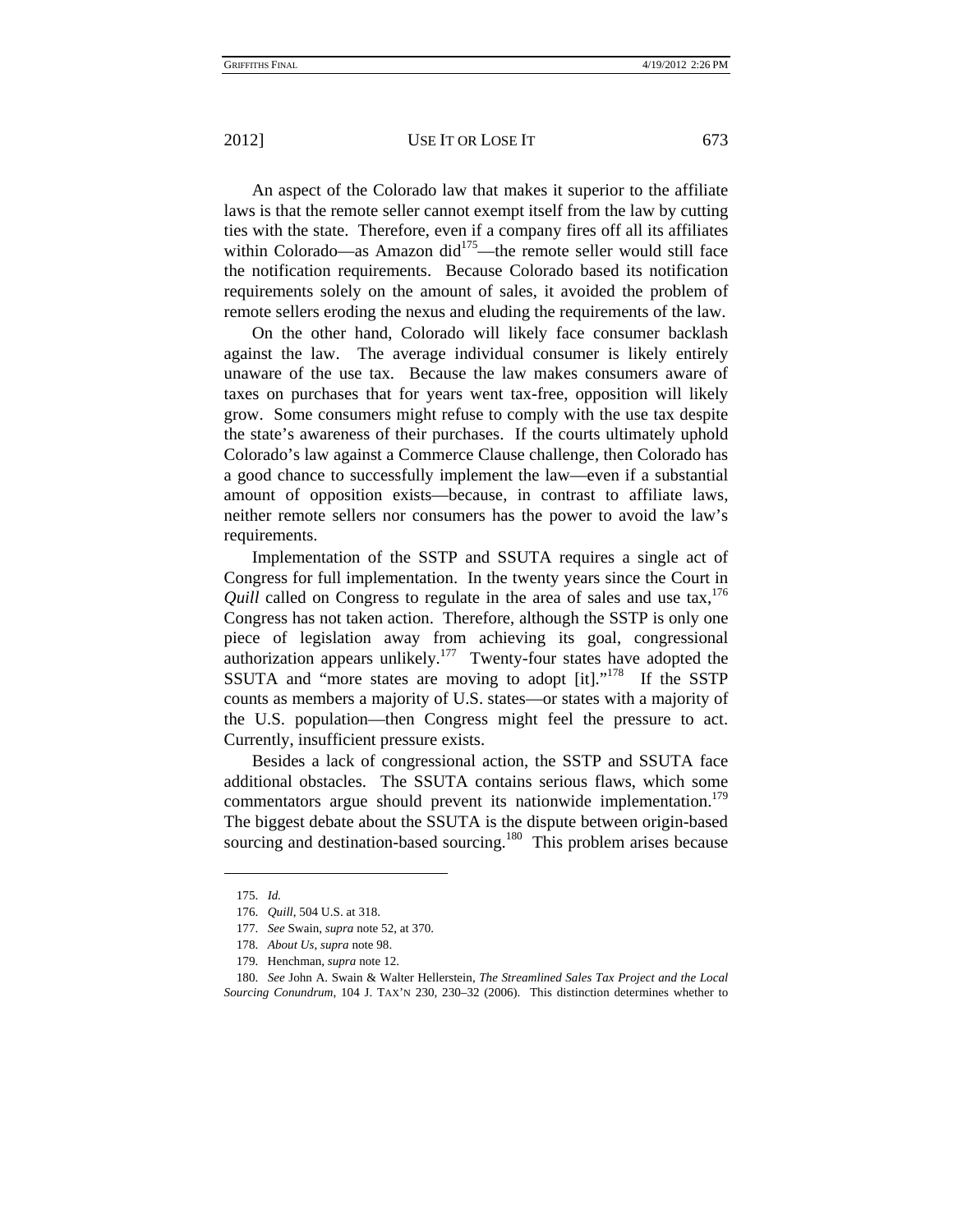"[w]hen the product is received by the purchaser at a business location of the seller, the sale is sourced to that business location."181 On the other hand, "[w]hen the product is not received by the purchaser at a business location of the seller, the sale is sourced to the location where receipt by the purchaser . . . occurs, including the location indicated by instruction for delivery to the purchaser." $182$  Many opponents argue that this structure is antithetical to one of the SSTP's stated goals: taxing like transactions alike. $183$  In effect, remote sellers must collect use taxes based on the customer's location, while stores with a physical presence in a state must collect tax in only one jurisdiction.<sup>184</sup> Thus, remote sellers face a much greater burden—possibly enough to burden interstate commerce<sup>185</sup>—and the problem addressed by the Court in *Quill* persists.<sup>186</sup> The SSTP should resolve the sourcing problem to facilitate nationwide acceptance.

A second problem of the SSTP is that it allows states to bypass its rules.187 On the one hand, "the SSTP requires that all states have a uniform definition of clothing and tax all of it (or none of it) at the same rate."<sup>188</sup> Minnesota, however, imposed a separate "fur tax" on fur sales.<sup>189</sup> "Rather than recognizing this as an end-run around tax "Rather than recognizing this as an end-run around tax uniformity, the SSTP upheld Minnesota's action."<sup>190</sup> The SSTP only requires substantial compliance from states, $191$  and such minutiae likely did not bring the state out of compliance. For full implementation, the SSTP must take steps to actually reach uniformity and reduce the burdens placed on remote sellers. The aforementioned flaws justify Congress's complacency regarding the SSTP.

apply the tax of the originating jurisdiction or the destination jurisdiction. *Id.*

 <sup>181.</sup> SSUTA § 310(A)(1) (2011), *available at* http://www.streamlinedsalestax.org/uploads/ downloads/Archive/SSUTA/SSUTA%20As%20Amended%2005-19-11.pdf.

<sup>182.</sup> *Id.* § 310(A)(2).

<sup>183.</sup> *See, e.g.*, Henchman, *supra* note 12 (noting that the SSTP has "abandoned the notion of taxing like transactions alike" with its sourcing scheme).

 <sup>184.</sup> Henchman, *supra* note 11.

<sup>185.</sup> *See generally* Swain & Hellerstein, *supra* note 180 (discussing origin- and destination-based sourcing, and prescribing several solutions to the problem).

 <sup>186.</sup> Quill Corp. v. North Dakota, 504 U.S. 298, 312–15 (1992) (discussing how a state's use tax may unduly burden interstate commerce).

<sup>187.</sup> *See* Henchman, *supra* note 12.

<sup>188.</sup> *Id*.

<sup>189.</sup> *Id*.

<sup>190.</sup> *Id.*

 <sup>191.</sup> SSUTA §§ 804, 805 (2011), *available at* http://www.streamlinedsalestax.org/uploads/ downloads/Archive/SSUTA/SSUTA%20As%20Amended%2005-19-11.pdf.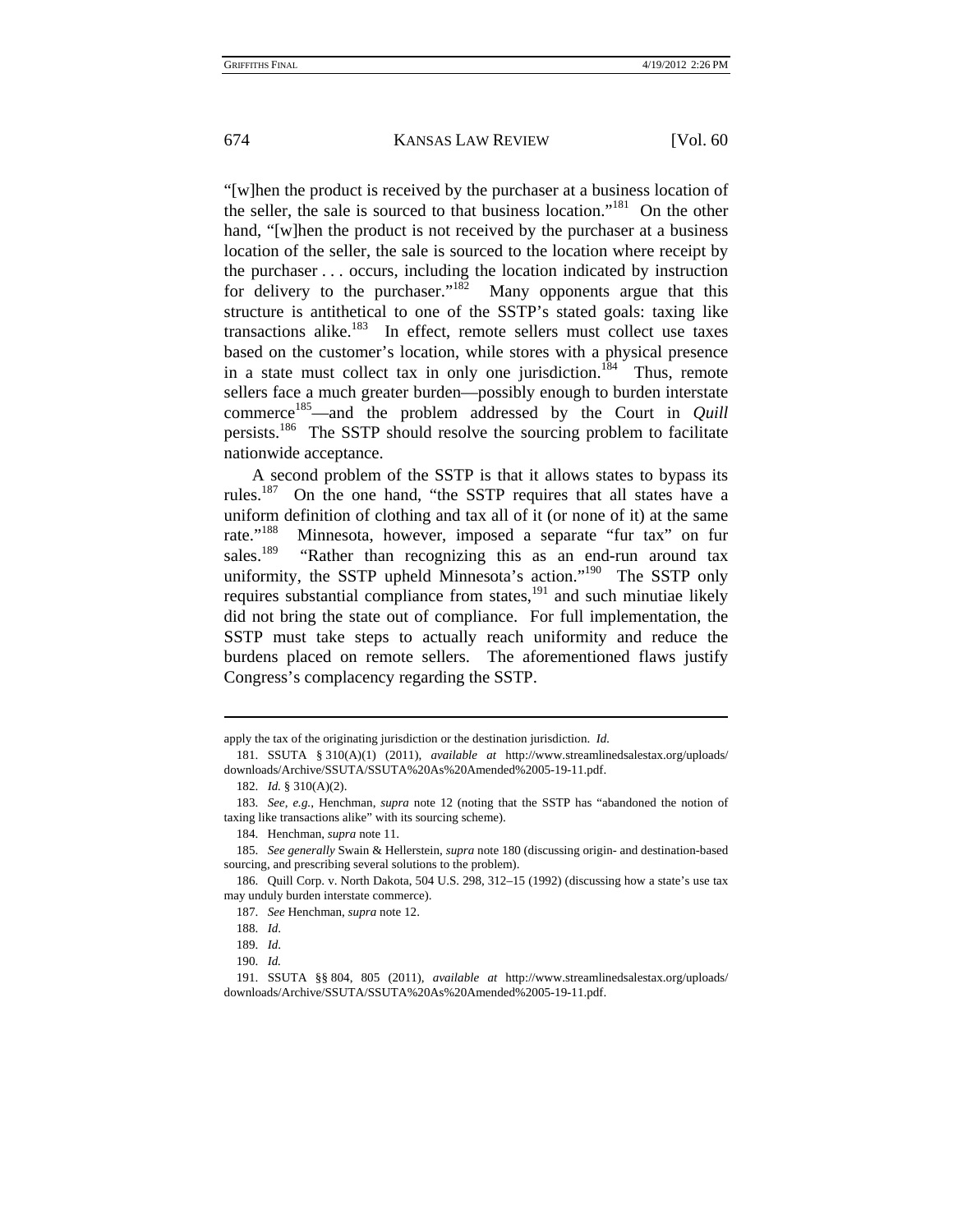# 1. Hybrid Solution: States Implementing the SSUTA in Addition to Other Measures

Arkansas, North Carolina, and Rhode Island have all implemented affiliate taxes<sup>192</sup> while still retaining full membership in the SSTP.<sup>193</sup> Thus, a state with an affiliate law still maintains substantial compliance even though the tax contradicts the SSTP's main goals of uniformity and simplicity. As with Minnesota's fur taxes, the SSTP needs to stick to its guns. In other words, if it wants federal legislation, the SSTP should strongly consider requiring more uniformity from the states. Permitting state deviation undercuts the SSTP's goals and gives opponents a strong argument against implementation.

### 2. Notification Requirements Cause Privacy Concerns

Some of the approaches may also be prone to attack on privacy grounds. Colorado's law undoubtedly will face privacy challenges, <sup>194</sup> and North Carolina has seen the effect firsthand.<sup>195</sup> These privacy concerns arise from the states' gathering of details regarding purchases and consumers' wariness of the states' having the information. As evidenced in North Carolina, purchasers were afraid that the state would obtain "title-specific data on customer book purchases."196 The state's need for detailed information on purchases stems from the fact that it needs to determine if a purchase is taxable under that state's sales- and use-tax system. This issue arose in North Carolina when the state—in trying to determine Amazon's compliance with the law—requested consumer-purchase information from Amazon.<sup>197</sup> While this issue arose in a different context from what Colorado may face, the information requested remains substantially similar. As one commentator has stated,

 <sup>192.</sup> Henchman, *supra* note 76.

<sup>193.</sup> *State Info*, STREAMLINED SALES TAX GOV'G BD., INC., http://www.streamlinedsalestax.org/ index.php?page=state-info (last visited Jan. 27, 2011).

 <sup>194.</sup> Complaint at 19–23, Direct Mktg. Ass'n v. Huber, No. 1:10CV01546 (D. Colo. June 30, 2010), 2010 WL 2724158 (alleging, among other violations, that Colorado's notification law violates Colorado consumers' right to privacy under both the Colorado and U.S. Constitution).

 <sup>195.</sup> Dan Cullen, *Amazon.com Challenges North Carolina Over Sales and Use Tax Collection*, AM. BOOKSELLERS ASS'N (Apr. 22, 2010), http://news.bookweb.org/news/amazoncom-challengesnorth-carolina-over-sales-and-use-tax-collection (discussing pending case brought in North Carolina and the privacy concerns raised over the new law).

<sup>196.</sup> *Id*.

<sup>197.</sup> *Id*.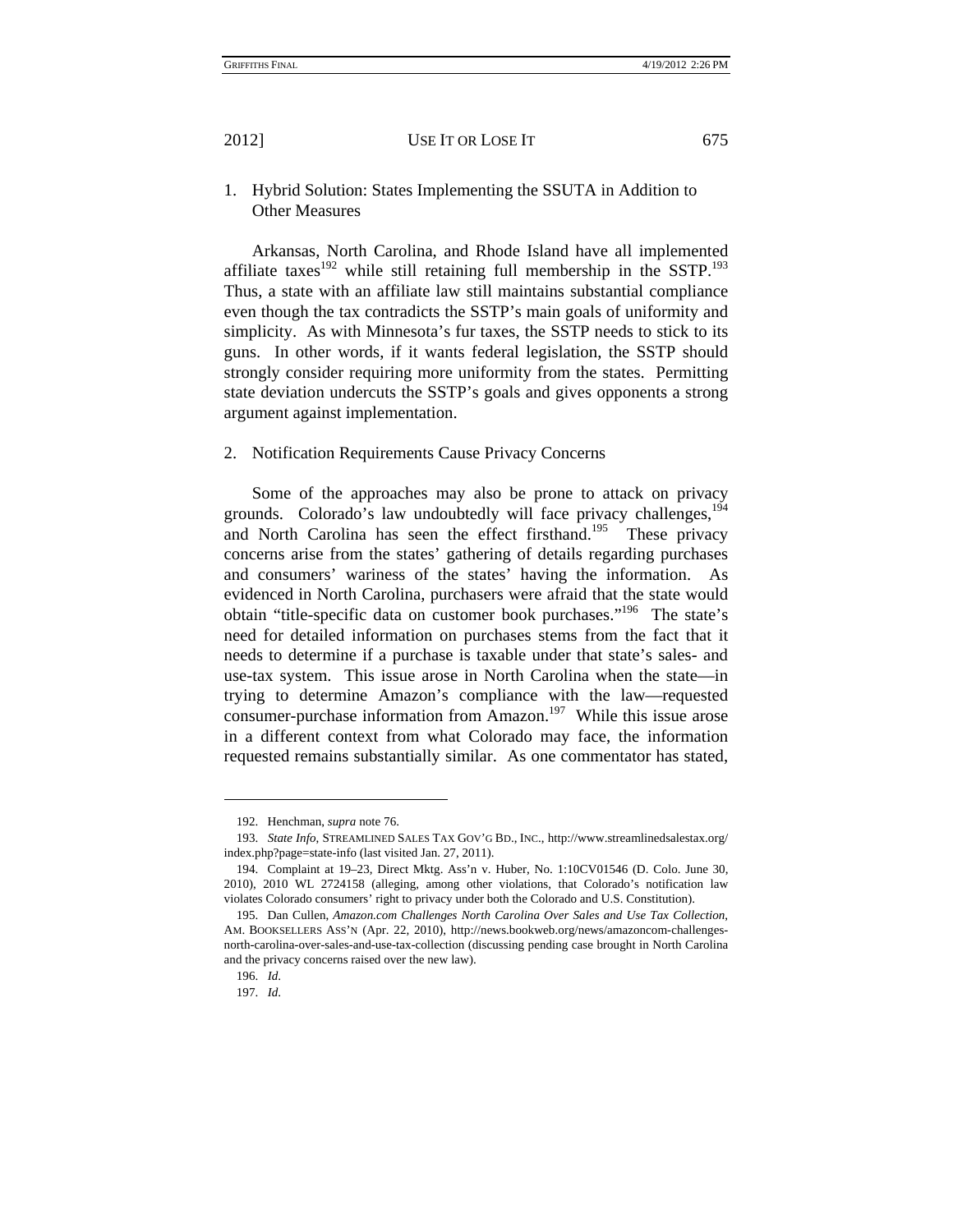$\overline{a}$ 

676 KANSAS LAW REVIEW [Vol. 60

however, generalized information regarding purchases does not violate the First Amendment.<sup>198</sup>

Thus, in order for states to require remote sellers to collect use taxes—or, in the case of Colorado, to require the companies to report purchase information to the state—they must ensure that the information requested is not specific enough to raise privacy concerns. This should not be a problem because states generally require generic information in categories such as "books" or "food."<sup>199</sup> In going forward, states must recognize that they cannot request every detail of a transaction, as this could "create a chilling effect on the free flow of information."<sup>200</sup>

# *D. Approaches' Ability to Increase Revenue and Improve Use-Tax Compliance*

In analyzing these approaches, the fundamental question for states is whether the adopted approach will bring in more revenue. Several problems exist in determining how much revenue each approach has generated. First, none of the approaches have been in place long enough to create measureable revenue streams. Second, large retailers have repeatedly cut off all ties with affiliates in states that have imposed affiliate laws.<sup>201</sup> Finally, some states have not spent the revenue or released statistics on their programs because they are waiting for the outcome of a lawsuit. $202$ 

Initial reports about state implementation of affiliate laws are worrisome. Rhode Island had not seen any increase in revenue from its law in the first six months after implementation.<sup>203</sup> Compounding this problem is that Rhode Island and the other states that have implemented affiliate laws may actually lose revenue when large, remote sellers cut

 <sup>198.</sup> Oren Teicher, the CEO of the American Booksellers Association, acknowledged that "the collection of general purchase information for purposes of use tax enforcement does not violate the First Amendment." *Id.*

 <sup>199.</sup> As explained by a representative of the North Carolina Department of Revenue, the state "simply requested a representative of the type of product purchased, for example, 'book.'" *Id.*

<sup>200.</sup> *Id.* (quoting letter from Am. Booksellers Ass'n to Bev Perdue, Governor, State of N.C. (Apr. 22, 2010) (providing a template for members to use to contact the Office of the Governor)).

<sup>201.</sup> *See, e.g.*, Kopytoff, *supra* note 78, at B1 (discussing Amazon's withdrawals from states that have enacted affiliate taxes).

<sup>202.</sup> *See, e.g.*, Henchman, *supra* note 73 ("New York is collecting tax revenue but under a constitutional cloud, making it risky to spend it.").

 <sup>203.</sup> Ted Nesi, *"Amazon Tax" Has Not Generated Revenue*, PROVIDENCE BUS. NEWS (Dec. 21, 2009), http://www.pbn.com/detail.html?sub\_id=2976531d0961&page=1.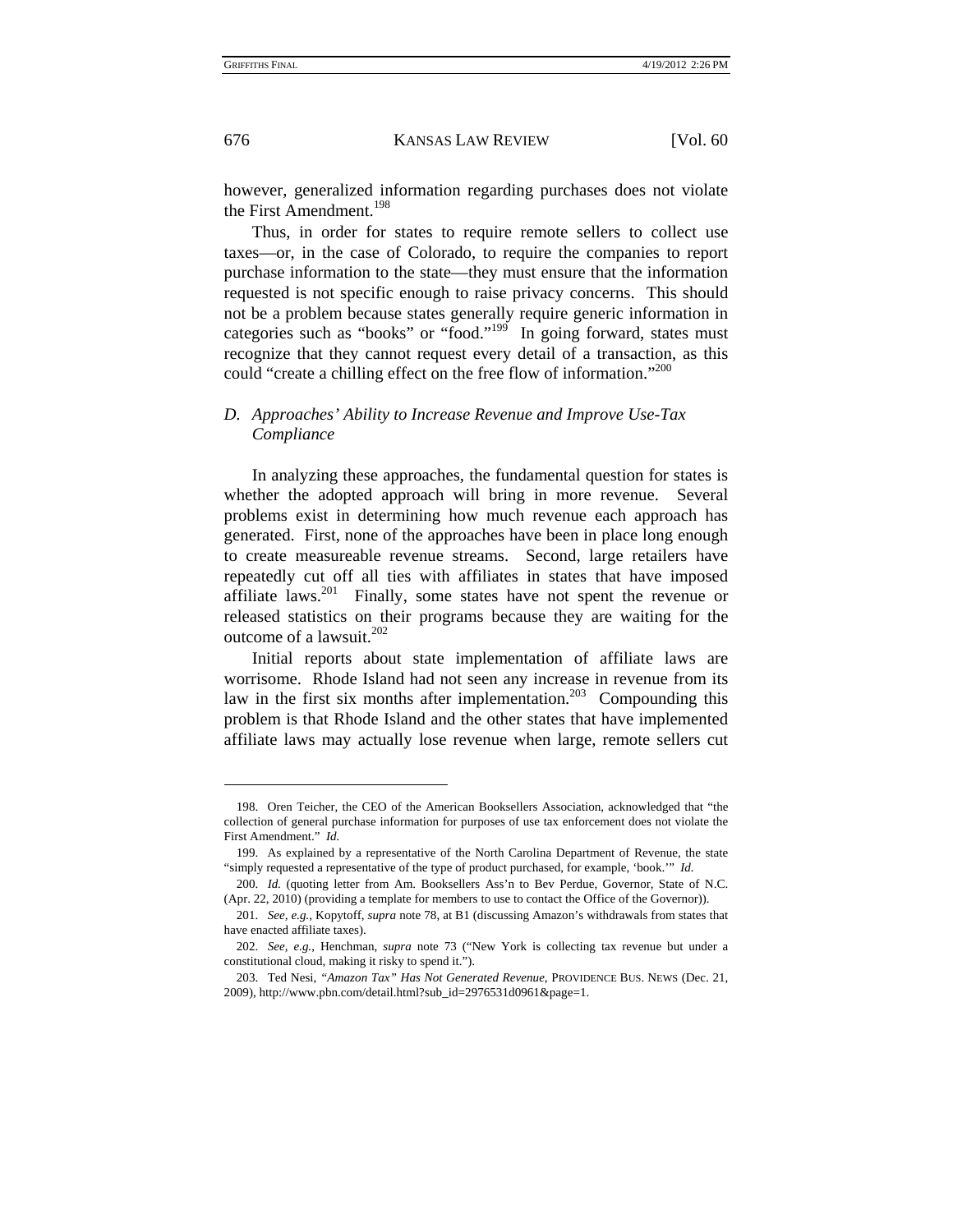ties with all of their in-state affiliates.<sup>204</sup> The states' economies suffer because the in-state affiliates no longer receive commissions; which reduces their income tax and puts less money into the economy. This result makes it clear that remote sellers will do almost anything to avoid collecting use taxes and keep the façade of low prices intact. Therefore, affiliate laws will likely generate less revenue than expected because a remote seller can easily avoid the collection requirement.<sup>205</sup>

Colorado's notification law has several safeguards in place to decrease the chances of abuse by remote sellers and ensure that it collects as much revenue as possible. The law takes care to prevent abuse by businesses but strives to lessen the burdens placed on remote sellers. First, Colorado avoids the problem faced by states with affiliate laws because remote sellers cannot avoid the requirements by merely cutting ties with affiliates.<sup>206</sup> Because a remote seller's affiliates do not trigger the notification requirements, Colorado's law is less likely to drive away business. Thus, even if a remote seller severs all ties with the state, the notification requirement still applies, provided the business meets the *de minimis* and other requirements. Despite this provision, Amazon, as it had in other states, cut all ties with Colorado affiliates immediately after the state's adoption of the law.<sup>207</sup> This withdrawal—which undoubtedly decreased Amazon's revenue in Colorado—plainly shows the lengths to which remote sellers will go to avoid use-tax responsibility. Colorado has also safeguarded against abuse by a remote seller that attempts to practice forms of entity isolation. The law exempts a remote seller from the notification requirements when it makes less than \$100,000 in sales to Colorado residents.208 This \$100,000 includes sales by affiliates or "entities controlled by or under common control with the non-collecting retailer."<sup>209</sup> Thus, a remote seller cannot avoid the notification requirements by funneling business through an affiliate or related entity.

Two other aspects of the Colorado law make certain that Colorado realizes the highest amount of revenue possible. First, Colorado attempts to take advantage of the fact that many remote sellers already have procedures in place to calculate use-tax liability. For these retailers, it

<sup>204.</sup> *See id.*

<sup>205.</sup> *Id.* (noting that "[f]or a company like Amazon there is little risk in pulling out of Rhode Island").

 <sup>206.</sup> COLO. REV. STAT. ANN. § 39-21-112(3.5) (West Supp. 2011).

 <sup>207.</sup> Kopytoff, *supra* note 78, at B1.

 <sup>208.</sup> COLO. REV. STAT. ANN. § 39-21-112(3.5)(d)(I)(B).

 <sup>209.</sup> COLO. CODE REGS. § 39-21-112.3.5(1)(e) (2010).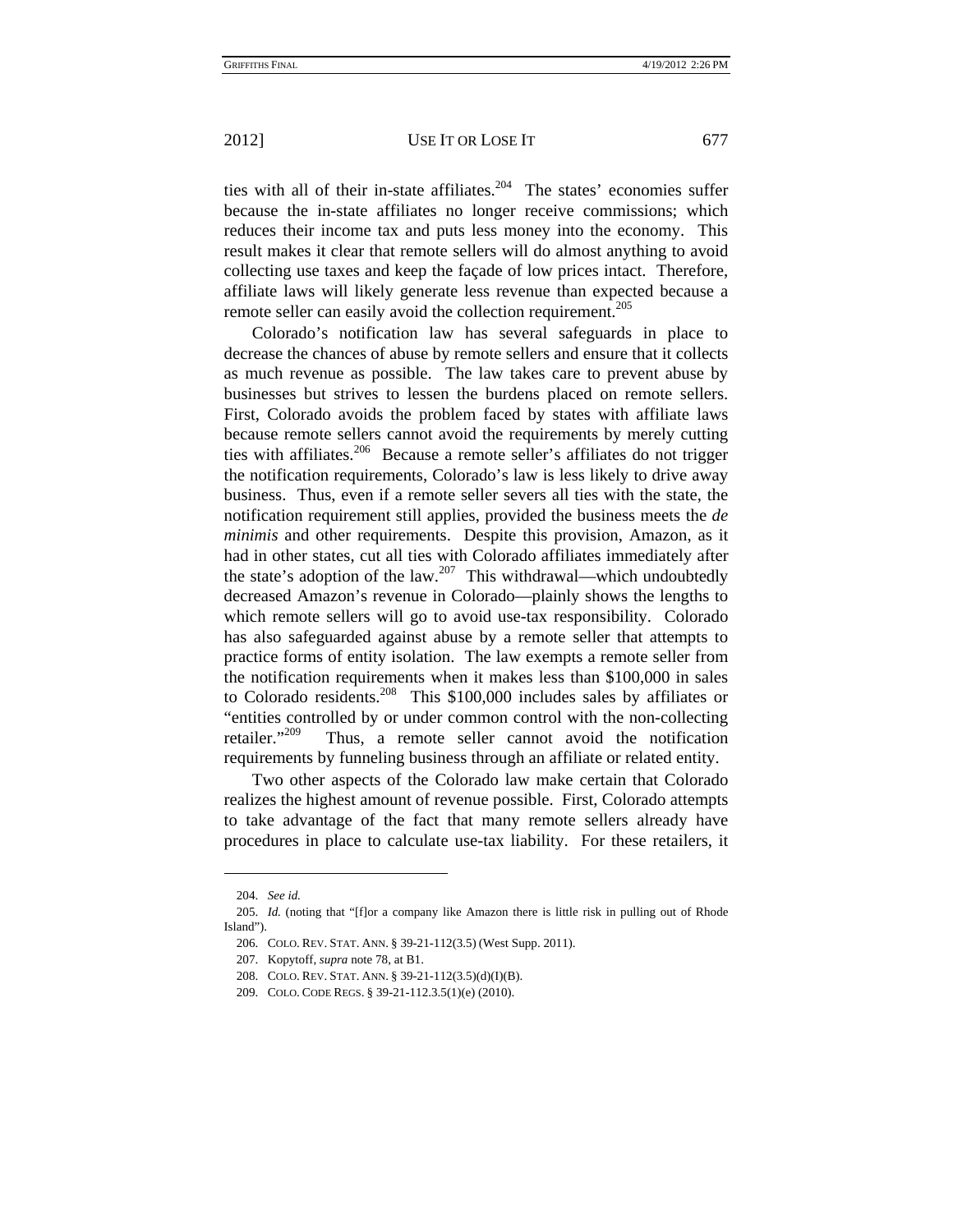may be less burdensome to collect the tax on each transaction instead of keeping records for all transactions and remitting the information to the purchaser and state. The Colorado law allows any retailer that collects and remits use tax to avoid the reporting requirements, $^{210}$  which some argue is the true intent of the law.<sup>211</sup>

Second, Colorado's law also seeks to increase revenue by making consumers aware of their use-tax liability. The state likely intends to remedy the extremely low use-tax compliance rates of individuals and the *Quill* ruling's near guarantee that a state cannot require a remote seller to collect and remit use tax. As mentioned previously, Colorado avoids the burdens specifically decried by the Court in *Quill*: figuring, collecting, and remitting the use  $\text{tax.}^{212}$  Colorado has taken a proactive approach to increasing individual use-tax compliance. By notifying Colorado residents that the use tax applies to some of their purchases while concurrently notifying them that the state has the information relating to their use-tax liability—the law places the pressure upon the individual to figure and remit the tax. Therefore, the compliance rates will likely rise in Colorado because of either increased individual awareness of the tax liability or fear of repercussions for noncompliance with the law. Either way, Colorado has moved the burden of use-tax collection from remote sellers—where the burden can almost never  $lie<sup>213</sup>$ —to individuals, who before were only responsible for collection and remittance in theory, not in practice.

The SSTP has the ability to increase state revenue in tremendous amounts; however, until Congress acts, this revenue will go unrealized. The SSUTA currently contains no mechanism to elicit use-tax collection by remote sellers; it requires approval from Congress to achieve all of its goals. While the SSUTA possesses ample revenue opportunities for the future, voluntary membership in the SSTP will not increase revenue. As more states become members of the SSTP, the overall membership will approach a majority—either of the states or population—and gain support in Congress. The flaws of the SSTP and the SSUTA, however, make majority membership and congressional action unlikely in the near future.

 <sup>210.</sup> COLO. REV. STAT. ANN. § 39-21-112(3.5).

<sup>211.</sup> *Amazon Reacts*, *supra* note 168.

<sup>212.</sup> *See* Quill Corp. v. North Dakota, 504 U.S. 298, 313 (1992).

<sup>213.</sup> *See id.* at 317–18 (holding that a state cannot require a remote seller to collect and remit use taxes without a substantial presence of that remote seller within that state).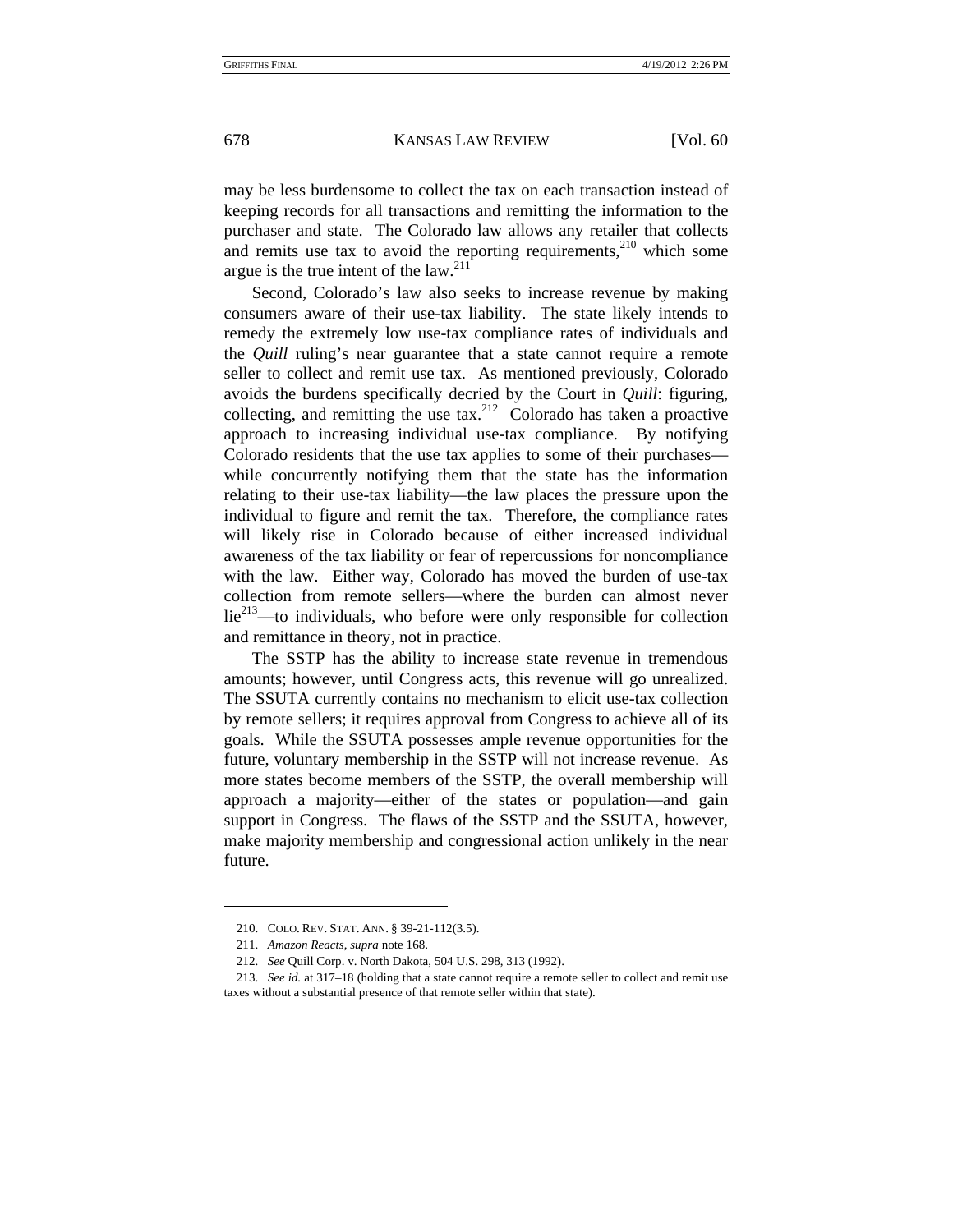# IV. CONCLUSION

This Comment analyzes the varied approaches that states have taken to increase use- and sales-tax compliance with remote sellers. While the approaches vary widely, they all have the same purpose: increase use-tax revenue in a constitutionally permissible way. Though nothing seems clear in this area of the law, states should coordinate their efforts against remote sellers who do not cooperate with use- and sales-tax-collection laws. The three separate approaches discussed each have merits and flaws. Each has faced staunch opposition by remote sellers and others.

The SSTP needs only congressional action to solve the entire usetax-collection dilemma. Because it contains several major flaws, however, majority membership and congressional approval remain unlikely. Without an affirmative act from Congress requiring the states to adopt the SSUTA, or something substantially similar, the SSTP is in limbo. Because of the dire state of the economy and the boom of ecommerce, states need the increased use-tax revenue now. The SSTP will not bring revenue to states in the near future, or possibly at all. Therefore, any state that desires to increase revenue will need to turn to a different approach—such as affiliate laws or increased notification standards.

For a state going out on its own, there are several problems as well. First, a state acting alone is not as strong as states that have banded together, especially when dealing with a national issue like interstate commerce. With only three states implementing affiliate laws, retailers dismiss these laws as unconstitutional and proceed to funnel their business and affiliates through other states to avoid the responsibility of use-tax collection. If more states followed the leads of Arkansas, California, Connecticut, Illinois, New York, North Carolina, and Rhode Island, then remote sellers would be less likely to cut ties with their affiliates, as they would be responsible for use-tax collection in more states and would have nowhere to isolate their advertising. Furthermore, an increase in the number of states that have enacted affiliate laws will increase awareness of the use tax among purchasers. This will cause more individuals to realize that they did not receive tax-free products; instead, they broke the law.

Finally, Colorado has taken the most proactive approach to increasing individual awareness of the use tax. The use-tax-collection burden in Colorado shifts from the business to the purchaser. Because purchasers are always liable for payment of the use tax, it seems appropriate that they now bear the burden of figuring, collecting, and